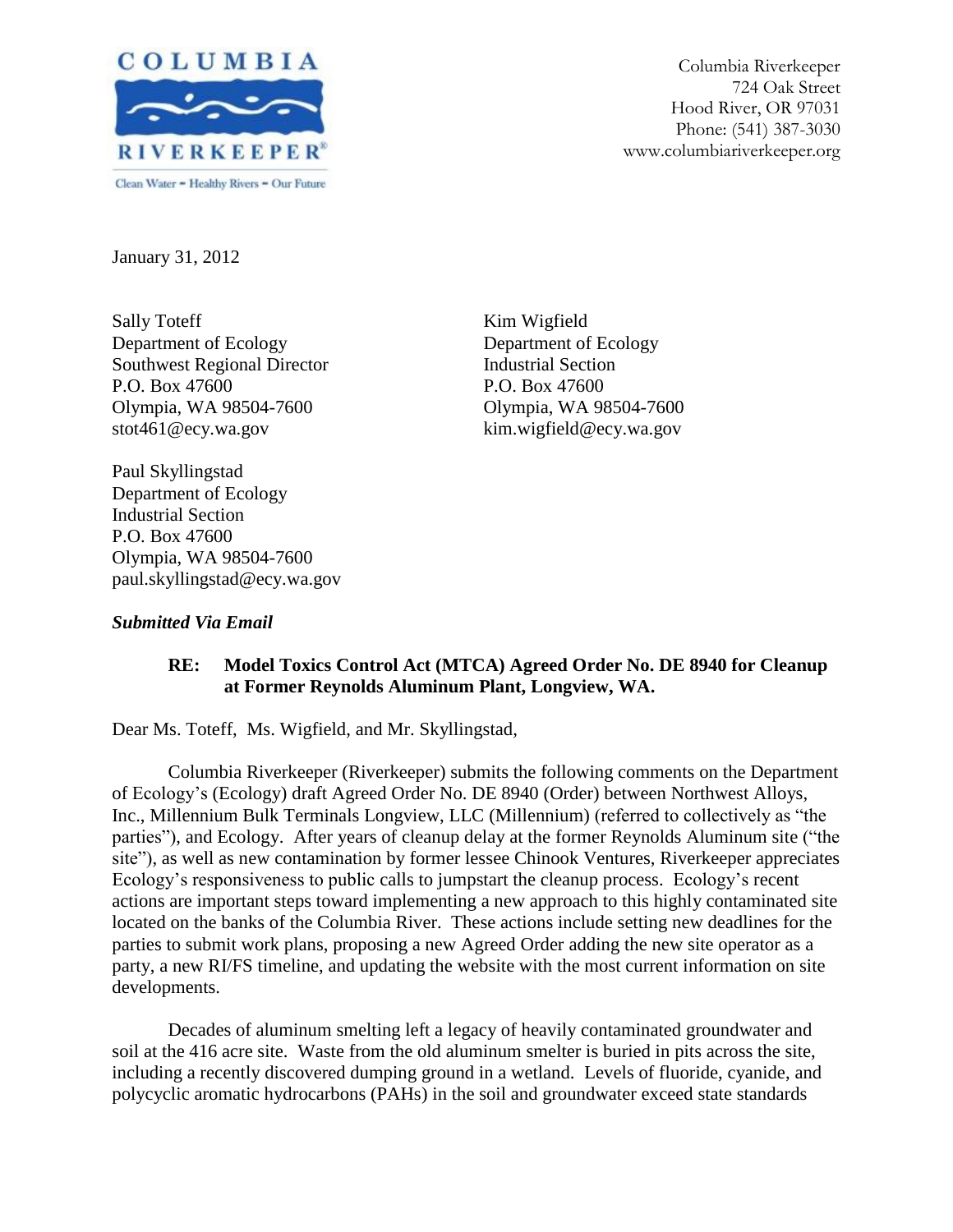designed to protect public health and the environment. Aluminum smelting ceased over a decade ago and today Alcoa's subsidiary, Northwest Alloys, owns the property.

Last year, Millennium—an Australian company owned by Ambre Energy—leased the site in hopes of operating the largest coal export terminal in the nation. Millennium's plans were quickly stymied by its untruthful representations to state officials and the public about the size of its highly controversial coal export terminal. Since that time, Millennium launched a public relations campaign to paint itself as the "white knight" of cleanup. In truth, Millennium has **no experience** cleaning up hazardous waste sites, let alone one of the most contaminated sites on the Lower Columbia River.

Riverkeeper urges Ecology to continue and expand its recent focus on the former Reynolds site. This requires moving forward with strict cleanup investigation deadlines and enhanced agency oversight to ensure that the culture of delay and deception that persisted during Chinook Ventures' tenure is not repeated with Millennium.

### **Ensuring an End to Historic Cleanup Delays**

Chinook Ventures—the company that notoriously mismanaged and polluted the site promised to quickly and effectively remediate the site. Not surprisingly, Millennium makes the same promises. Experience counsels in favor of a new oversight approach with inexperienced companies who promise to deliver on a complex, long-term cleanup. Despite Ecology's efforts to regulate Chinook Ventures' operations, recent discoveries demonstrate that oversight from afar (*i.e.,* Lacey) by staff with heavy workloads was inadequate to protect the site from further contamination by an inexperienced "cleanup" company, Chinook Ventures.

We cannot afford the same setbacks under Millennium.

Over the years, Ecology staff has repeatedly informed Riverkeeper that other workload demands and responding to Chinook Ventures' business developments (*i.e.,* transloading petcoke) detracted from working on cleanup at the site. For example, Chinook Ventures submitted a draft Remedial Investigation (RI) Report and focused Feasibility Study (FS) in 2007. Ecology never reviewed the documents for completeness and, in turn, subsequent steps to implement a RI/FS never transpired.

The new Order, which includes revised deadlines and adds Millennium as a potentially liable person (PLP), is one step toward changing the culture of delay at this site. The Order, however, will not change Ecology's workload and ability to move cleanup forward. Riverkeeper therefore recommends a new approach.

Under the 2007 Agreed Order, Ecology had the option of hiring a contractor, with Northwest Alloys and Chinook Ventures footing the bill. The department never took advantage of this provision. The 2012 Agreed Order also allows for contractor reimbursements. Moving forward, Ecology should hire a contractor, based at the cleanup site, to ensure that Millennium a recently formed Limited Liability Company with absolutely no cleanup experience—does not

Columbia Riverkeeper Comments January 31, 2012 Page 2 of 4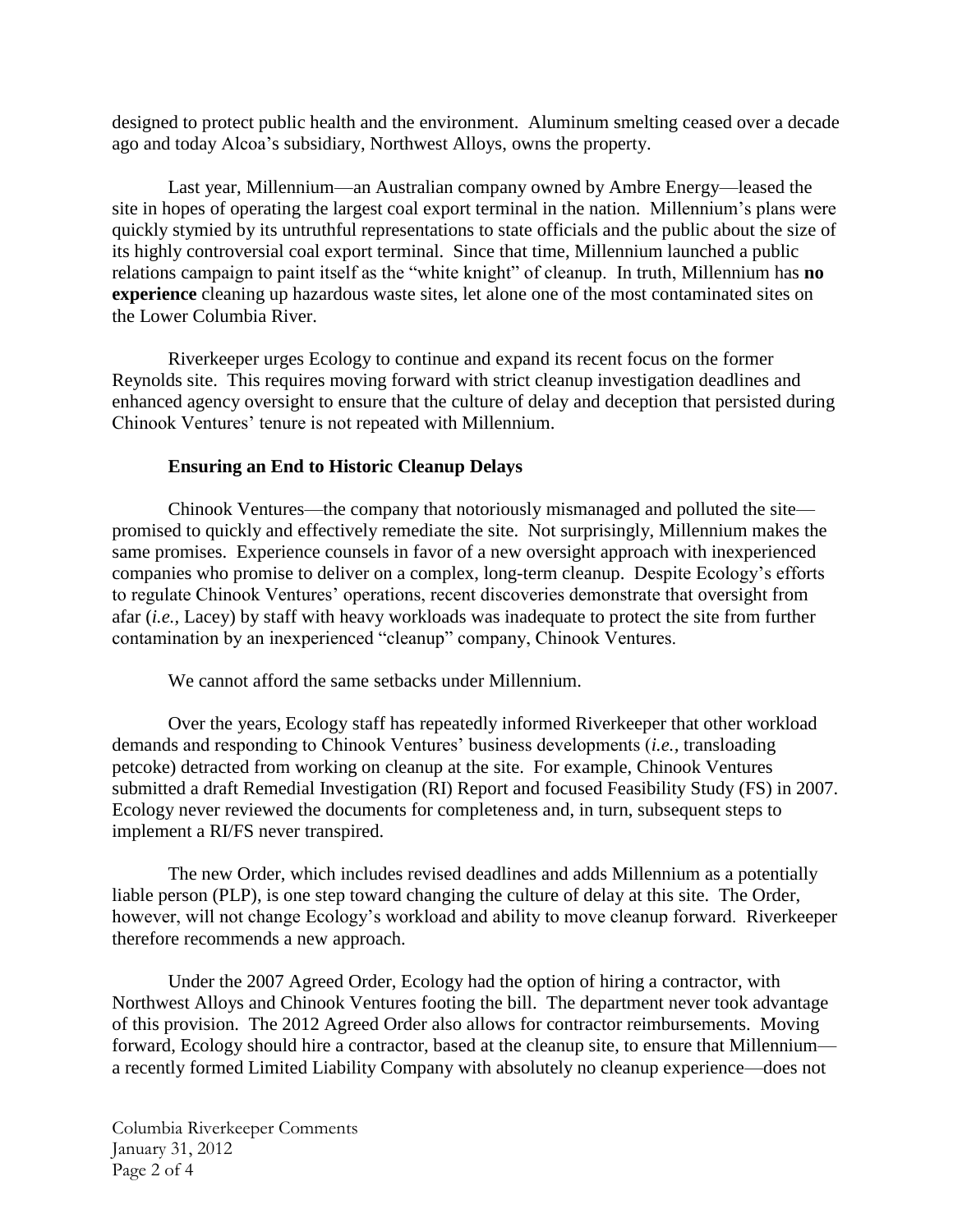become another Chinook Ventures. By hiring a contractor, Ecology can also ensure the timely review, revision, and approval of future sampling actions, the RI/FS, and cleanup action plan.

# **Site Development Cannot Compromise Cleanup**

The former Reynolds Aluminum site is prime river-access industrial real estate. Riverkeeper supports responsible redevelopment of brownfield sites along the Columbia River. Development, however, cannot come at the cost of protective, thorough hazardous waste cleanup. At other former aluminum smelter sites along the Columbia, including the former Reynolds smelter in Vancouver, the former Martin Marietta smelter in The Dalles, and the former Aloca smelter in Troutdale, state and federal regulators moved forward with cleanup before new, large-scale industrial operations began.

At the former Reynolds smelter in Longview, Chinook Ventures began operating a major multi-commodity import/export terminal while it undertook "cleanup" activities. Experience shows that this model does not work. While Chinook Ventures was allegedly cleaning up the site, it was also creating new contamination with its petcoke operations and handling of site cleanup. Ecology should therefore take a new approach with Millennium: require investigations and site cleanup *before* sanctioning any expansion of industrial operations.

# **Proposed Supplemental Study Activities**

The Order calls for ten (10) Supplemental Study Activities (SSAs). Riverkeeper supports Ecology's decision to expand sampling at the site, particularly sampling to understand the impact of Chinook Ventures' operations and recently discovered historic contamination.

## **Adding Responsible Corporate Parties**

Riverkeeper supports Ecology's decision to execute a new Order adding Millennium as a PLP. This decision, however, in no way reduces Northwest Alloys' duties under MTCA to clean up its property.

## **Reassessing Hazard Site Ranking**

Ecology ranked the former Reynolds Aluminum site on the state's Hazardous Sites List in 1999. Since that time, the department has significantly expanded its understanding of historic hazardous waste contamination at the site. Chinook Ventures operations also added to the historic contamination. Together, new information about historic contamination and new contamination by Chinook Ventures warrant revisiting the site's ranking. WAC 173-340-330(6) states: "The hazardous sites list shall reflect the *current status* of remedial action at each site. The department may change a site's status to reflect *current conditions*." (emphasis added). Given new information and recent actions, Riverkeeper urges Ecology to reassess and change the site's status "to reflect current conditions."

Columbia Riverkeeper Comments January 31, 2012 Page 3 of 4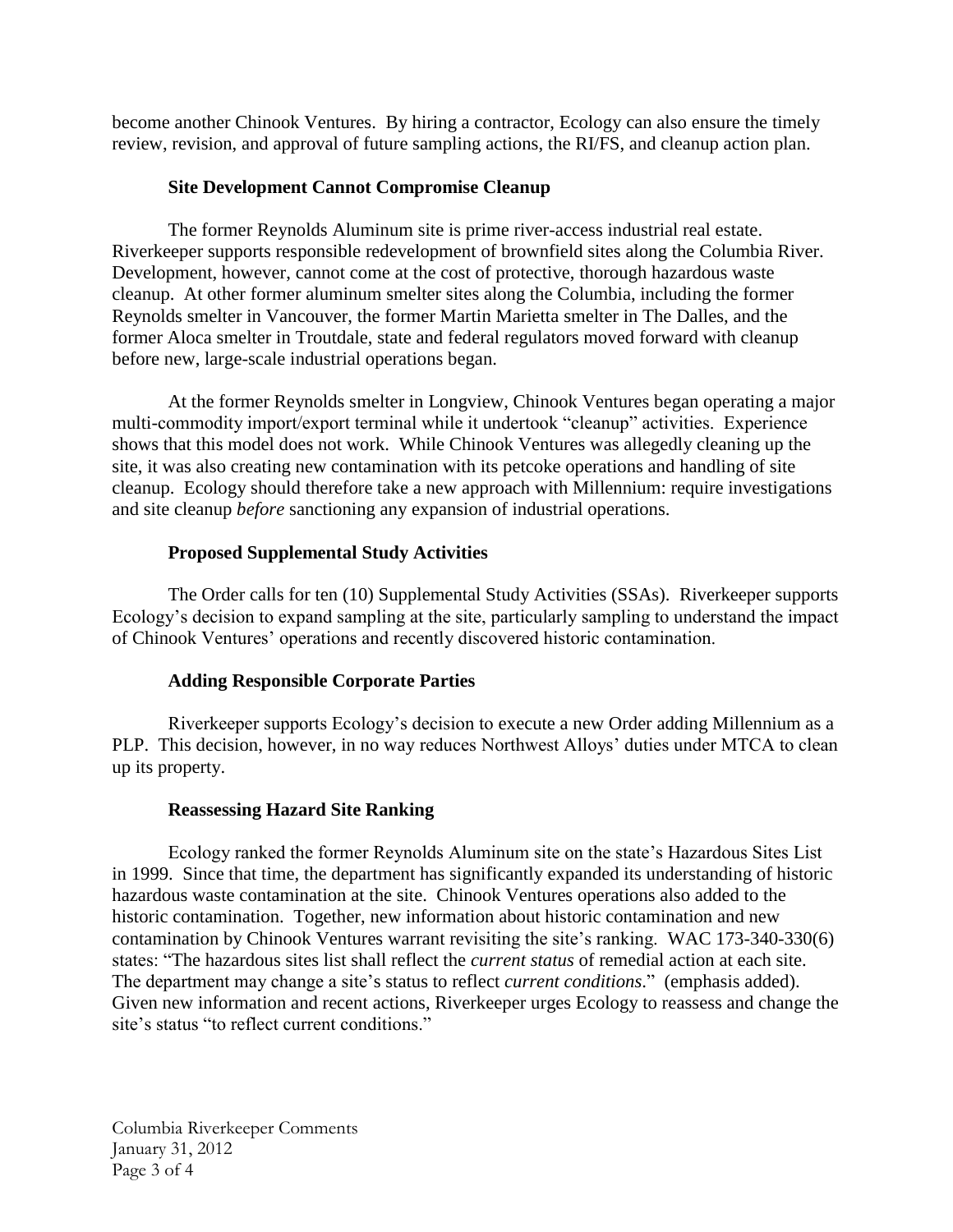#### **Public Participation Plan**

Riverkeeper supports the revised Public Participation Plan, which calls for regular communication regarding the status of cleanup, formal and informal public comment periods, and presentations at community group meetings. As Ecology is aware, there is tremendous local interest in effectively and timely cleaning up this site. The Public Participation Plan reflects this high level of interest. The Plan would also benefit from an addition to the "website" section: Ecology should post all public comments on the website to increase the public dialogue on the future of this important cleanup process.

Riverkeeper appreciates the opportunity to comment on the draft Agreed Order and looks forward to continued opportunities for public understanding and input about one of the most important and complex Lower Columbia River cleanups of the decade.

Sincerely,

Lamen Jeldnerg

Lauren Goldberg Staff Attorney Columbia Riverkeeper

Columbia Riverkeeper Comments January 31, 2012 Page 4 of 4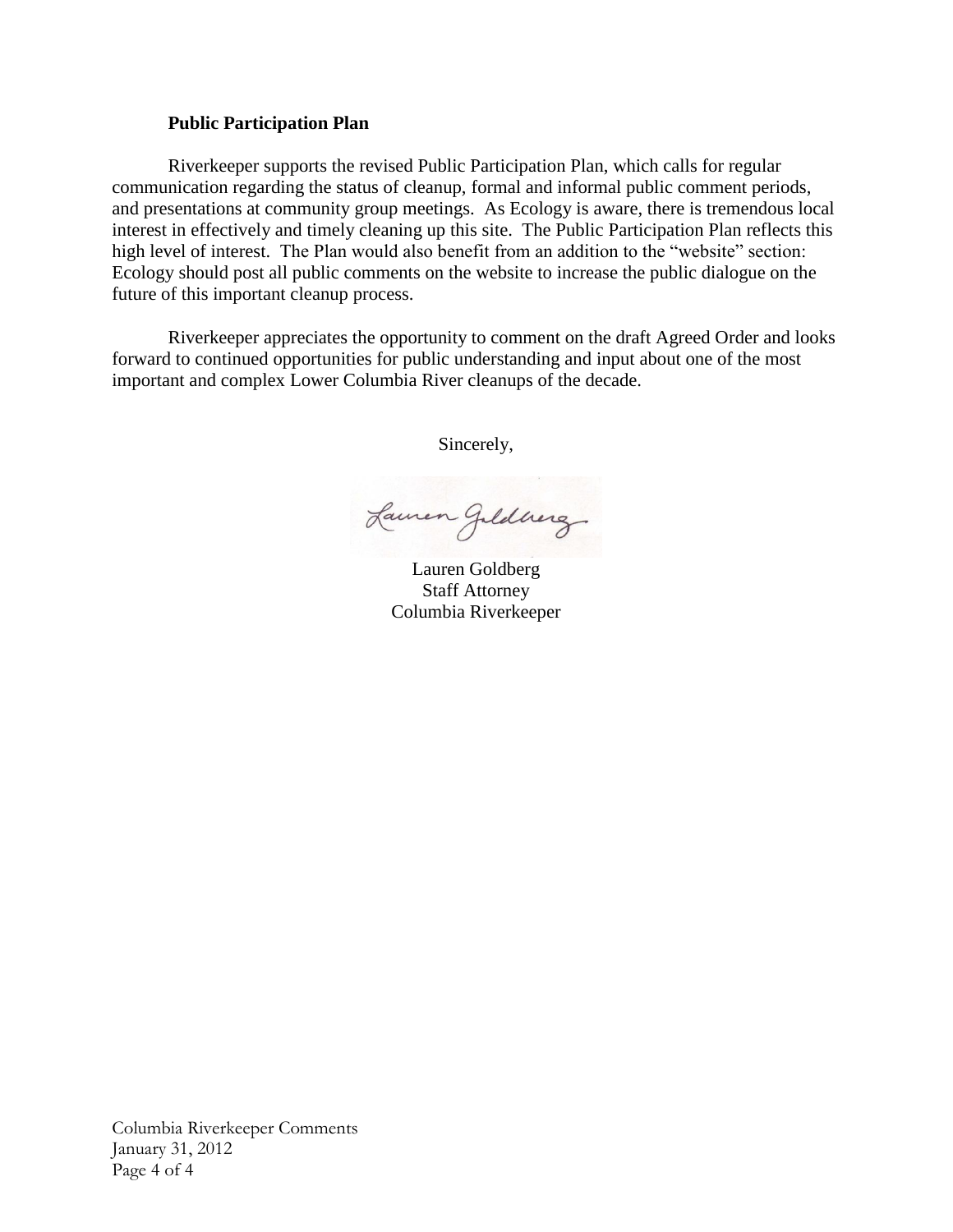**From:** Niis Bue [\[mailto:bueniis@yahoo.com\]](mailto:[mailto:bueniis@yahoo.com]) **Sent:** Wednesday, February 01, 2012 10:41 AM **To:** Skyllingstad, Paul (ECY) **Subject:** Longview site cleanup

Mr. Skyllingstad, I cannot attend the upcoming public hearing about the cleanup process on the former Alcoa site in Longview but would like to make my views known.

I know that workloads in all kinds of agencies are heavy, and I think we all know the deplorable reasons. While the Agreed Order is going in the right direction, more is needed. Isn't it our turn for this site's cleanup to become of the highest priority?

When that happens, I feel that Ecology should charge Alcoa for the cost of monitoring samples, overseeing cleanup, and reviewing cleanup plans. We taxpayers should not have to foot the bill for yet another corporate boondoggle.

My understanding is that both Millennium and Chinook lack the experience, if not the desire, to clean up the site, one of the most contaminated on the lower Columbia.

Please make cleaning up this site the highest priority and find a cleanup company with real expertise and the willingness to do a good job.

Thank you,

Niis Bue 1516 - 24th Avenue Longview 98632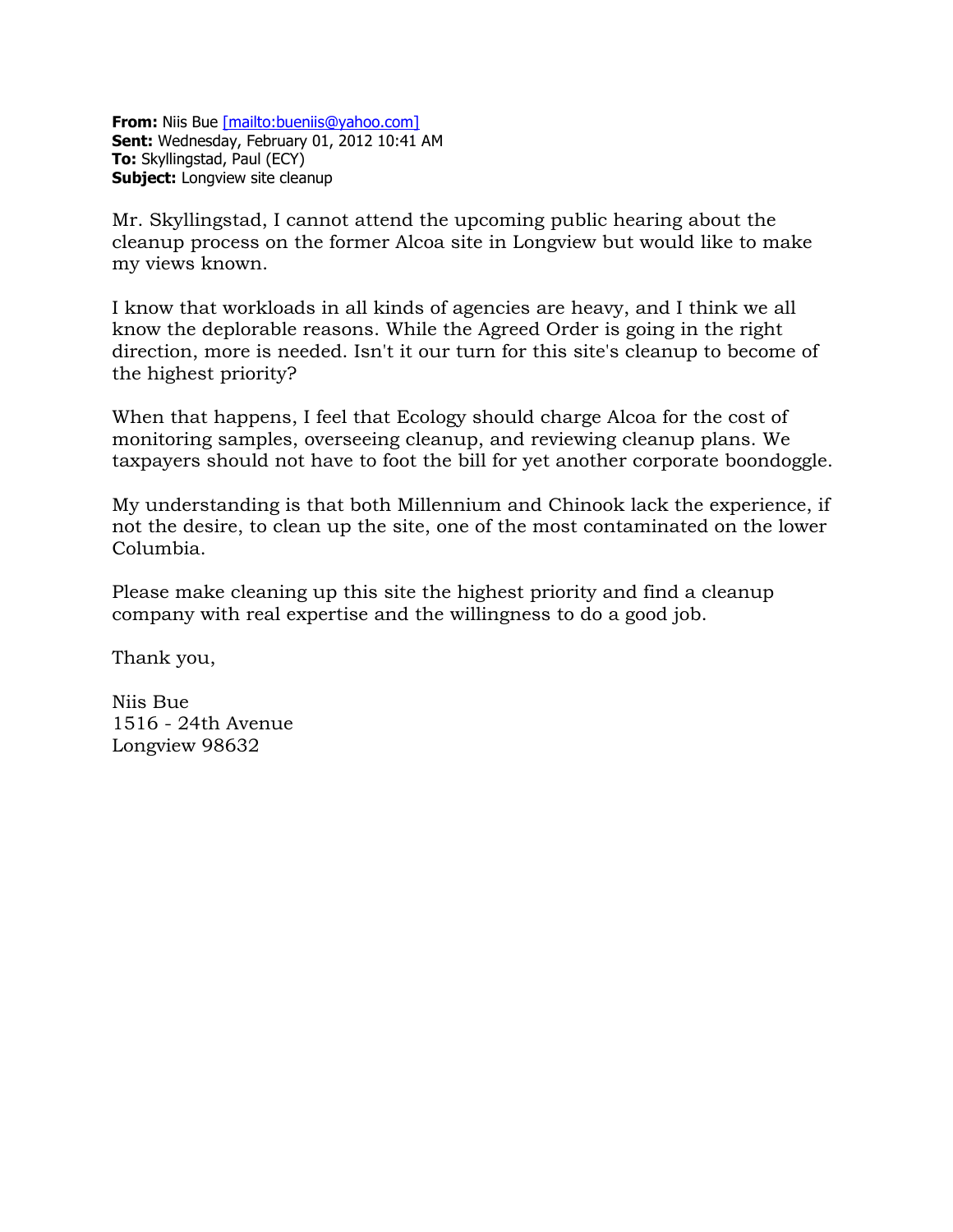**From:** Carol Boudreau [\[mailto:carolsb@mac.com\]](mailto:[mailto:carolsb@mac.com]) **Sent:** Wednesday, February 01, 2012 10:47 AM **To:** Skyllingstad, Paul (ECY) **Subject:** Cleanup at the Former Reynolds Aluminum Site

Mr. Skyllingstad,

I encourage the WA Dept of Ecology to require cleanup to get back on track at the old Reynold's Aluminum site in Longview. Ecology needs to charge Alcoa for services to monitor sampling results, oversee cleanup operations, and review cleanup plans. The polluter, not the taxpayer should foot the bill. The time for clean-up is now.

Also, I am totally opposed to allowing Millennium to establish their coal export terminal on the Columbia River. It is already way too polluted! Millennium's coal export plans would compromise cleanup. They have already shown that can't "come clean" with the public and obviously have only their exploitative and mercenary gains in mind with their plans.

Please represent the Cowlitz County public who deserves a clean environment and healthy air.

Carol Boudreau 565 Diebert Rd. Longview, WA 98632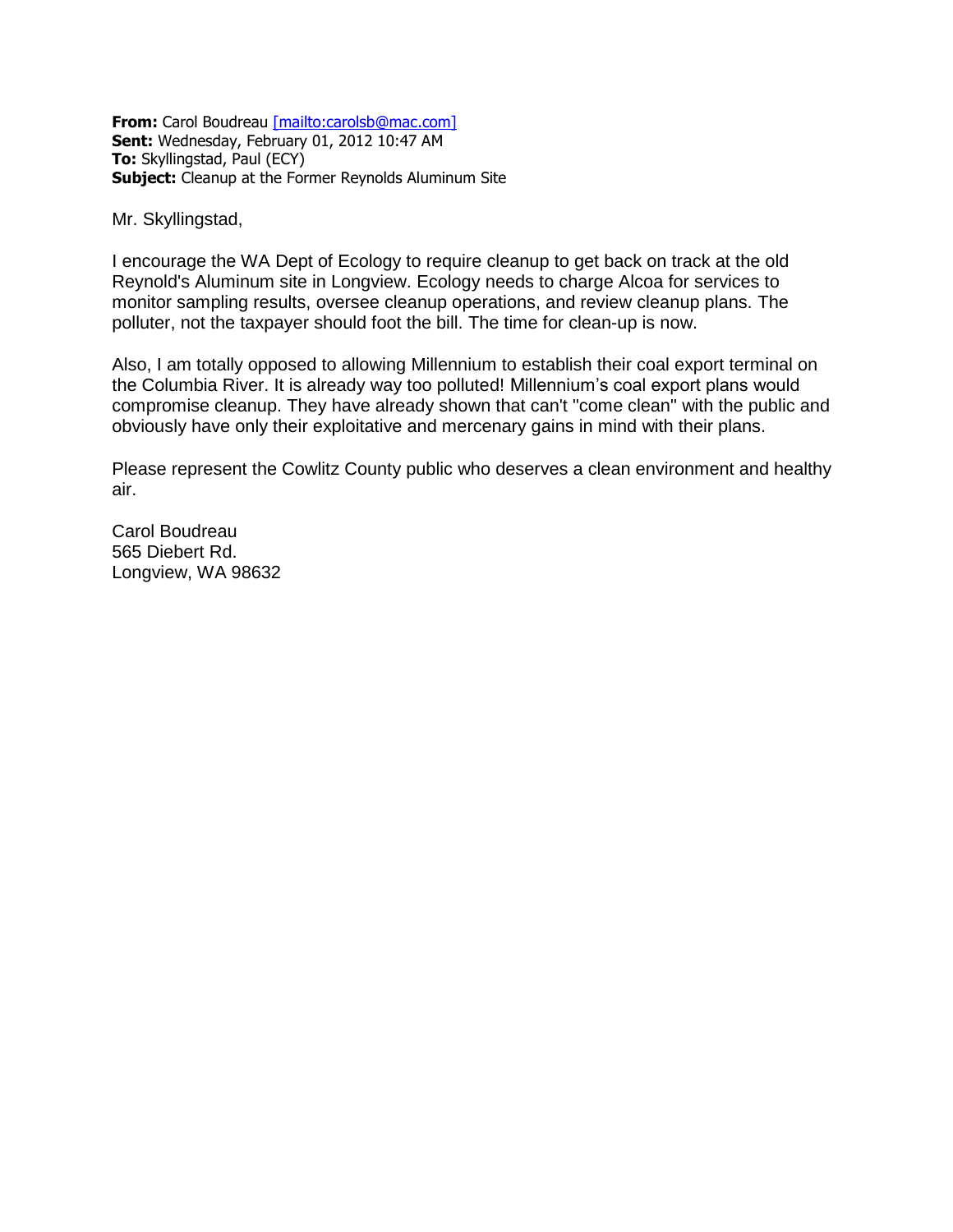**From:** Carol and Terry [\[mailto:c1ricket@yahoo.com\]](mailto:[mailto:c1ricket@yahoo.com]) **Sent:** Wednesday, February 01, 2012 11:21 AM **To:** Skyllingstad, Paul (ECY) **Subject:**

Clean up that site!!! And make Aloa pay for it. They polluted it, not us!!! Dr. Harold Kriesel, Cathlamet, WA.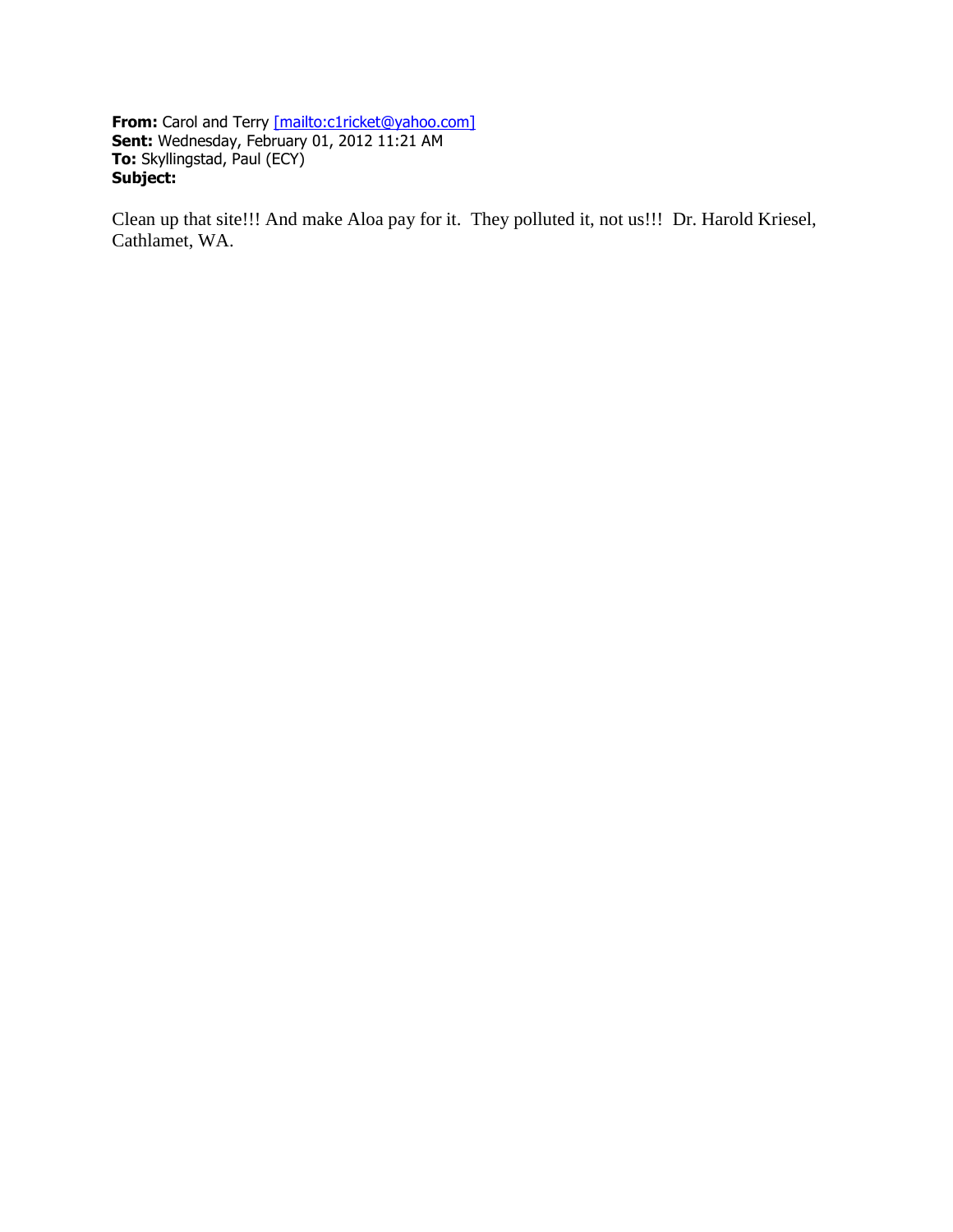**From:** Gayle Kiser [\[mailto:kiser@cni.net\]](mailto:[mailto:kiser@cni.net]) **Sent:** Wednesday, February 01, 2012 11:32 AM **To:** Skyllingstad, Paul (ECY) **Cc:** Daniel Serres; Beth Doglio; [misnerj@co.cowlitz.wa.us;](mailto:misnerj@co.cowlitz.wa.us) 'Lauren Goldberg' **Subject:** Comments on Agreed Order No. DE8940

February 1, 2012

Paul Skyllingstad

Department of Ecology, Industrial Section

PO Box 47600

Olympia, WA 98504

Mr. Skyllingstad,

Having read through the Agreed Order between Ecology, Millennium Bulk Terminals and Northwest Alloys, I urge Ecology to hold these companies to the highest standard. This project is long overdue and the people of the lower Columbia area deserve to be treated equally with other citizens living near contaminated former aluminum smelters.

As contained in their business name, Millennium is NOT an environmental clean-up company; they are a bulk commodities transporter. This project should not be entrusted to this newly formed corporation; we've seen what happened when Chinook Ventures promised to clean up the site.

This is a site with much potential, being a deep water port and located near the rail line. IF it is properly cleaned up it should attract clean industries. To allow it to be used as a coal export facility would merely compound the existing problems.

One of the urgencies in cleaning up the site is the locating of water wells for the City of Longview on the nearby Mint Farm property. With the contamination on the old Reynolds site, we can only put our trust in the engineers who have urged this development and hope they got it right. If not, a whole city is at risk.

Alcoa, aka Northwest Alloys, is one of the largest corporations in the world. It is their responsibility to see that this clean-up is completed. It is incumbent upon them to pay the expenses for this project. Do not make the taxpayers of the State of Washington pay one thin dime for this. Let he who profits pick up the tab for this.

If at all possible, I would ask that Ecology hold public hearings on this Agreed Order.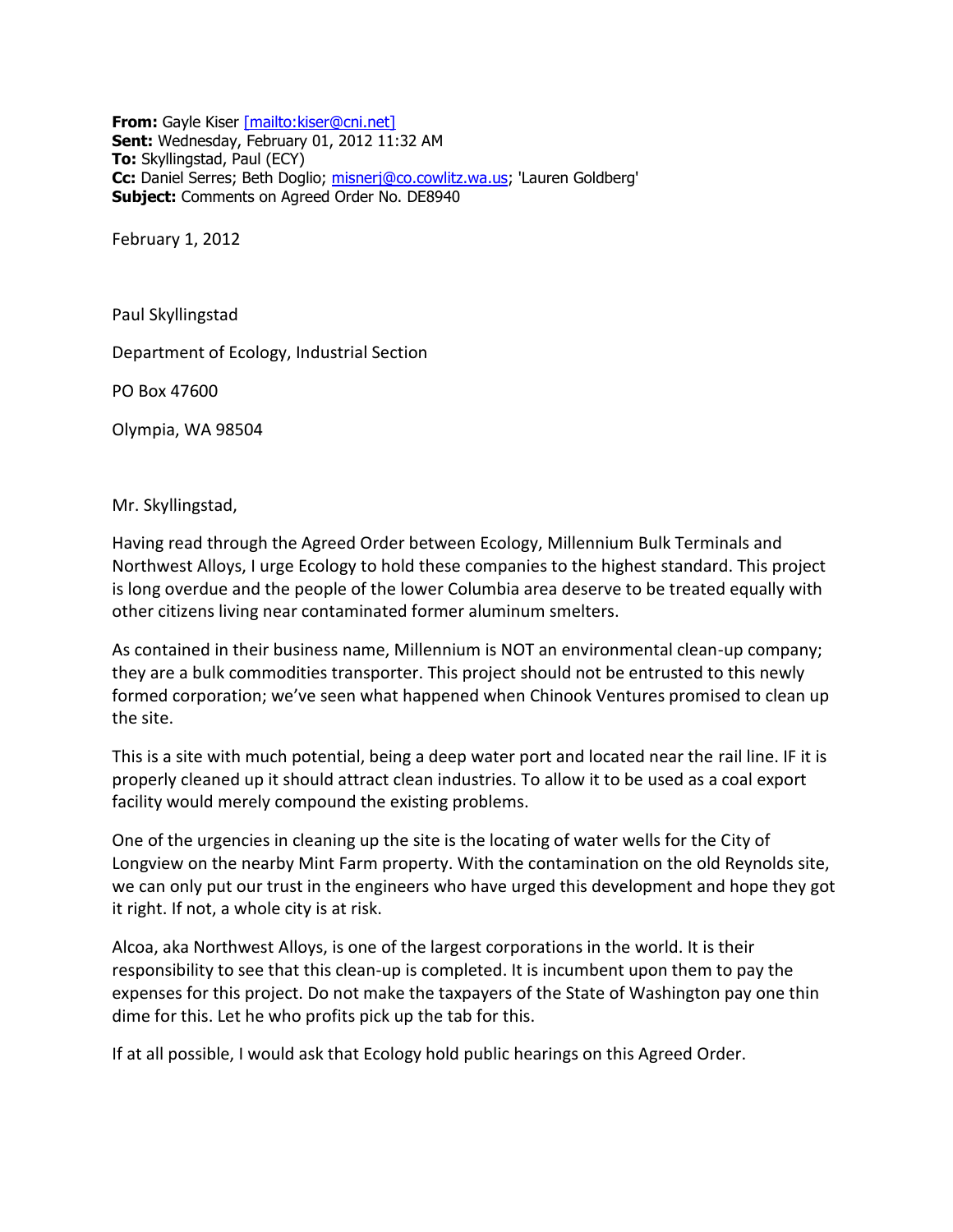Gayle Kiser

President, Landowners and Citizens for a Safe Community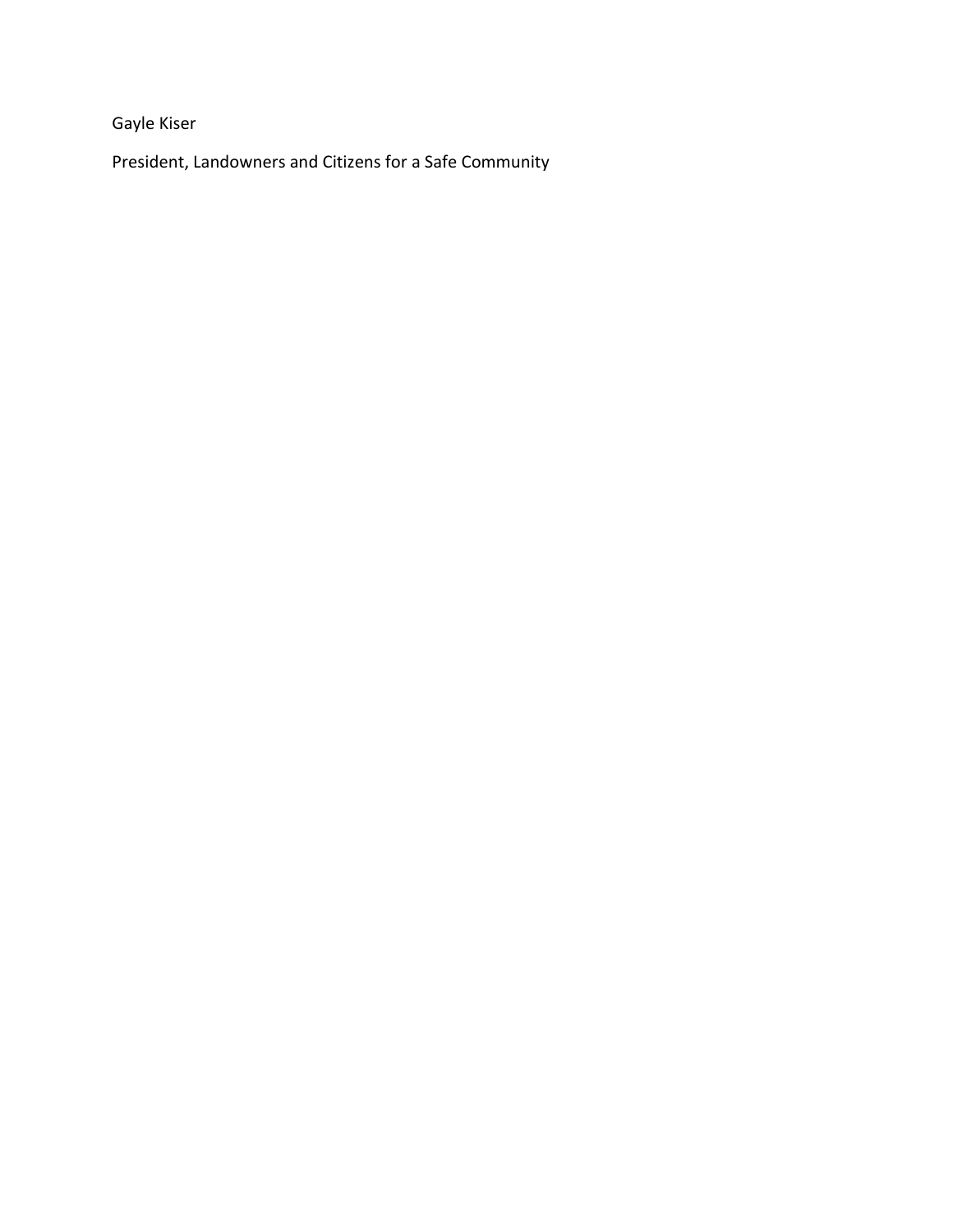From: Mary Duvall [\[mailto:rover@clatskanie.com\]](mailto:[mailto:rover@clatskanie.com]) Sent: Wednesday, February 01, 2012 11:35 AM To: Skyllingstad, Paul (ECY) Subject: Alcoa clean up

#### Dear Mr. Skyllingstad:

What happens at the Reynolds Aluminum site in Longview Washington impacts us in Oregon as well as the entire lower Columbia River. Any intelligent person realizes that by continuing to despoil the river we continue to poison people, fish, plants and all life forms in or around the river. The responsibility remains not only to stop misusing our resources with dirty energy projects, but to clean up the messes that have been made in the past and continue to threaten life far into the future. The following information has been shared with me by other concerned citizens in the Longview area.

"Cleanup at the highly contaminated Reynolds Aluminum site in Longview is years behind schedule. While other aluminum smelters along the Columbia were cleaned up and converted to new industrial operations, Alcoa—owner of the Reynolds site hasn't finished investigating the site to understand the extent of pollution or proposed a cleanup plan for the Longview site.

The agency is now accepting public comments on its new agreement, called an "Agreed Order," with Alcoa (aka Northwest Alloys) to get cleanup back on track"

I urge you to get this site cleaned up with Alcoa footing the bill as they made the mess. If you have to sue them, do so.

Those companies that have promised clean up in the pass in order to use the site have lied, failed and in so doing compromised the public good for private gain. The next company to come in Millenium has no clean up experience and plans to pollute the area further with coal dust, selling more coal to China to increase mercury in the environment, as well as acid rain, and increase carbon emissions. Please do not support this travesty.

Thank you for your hard work in behalf of life on the planet. Sincerely, Mary Duvall 73151 Lost Creek Road Clatskanie, Oregon 97016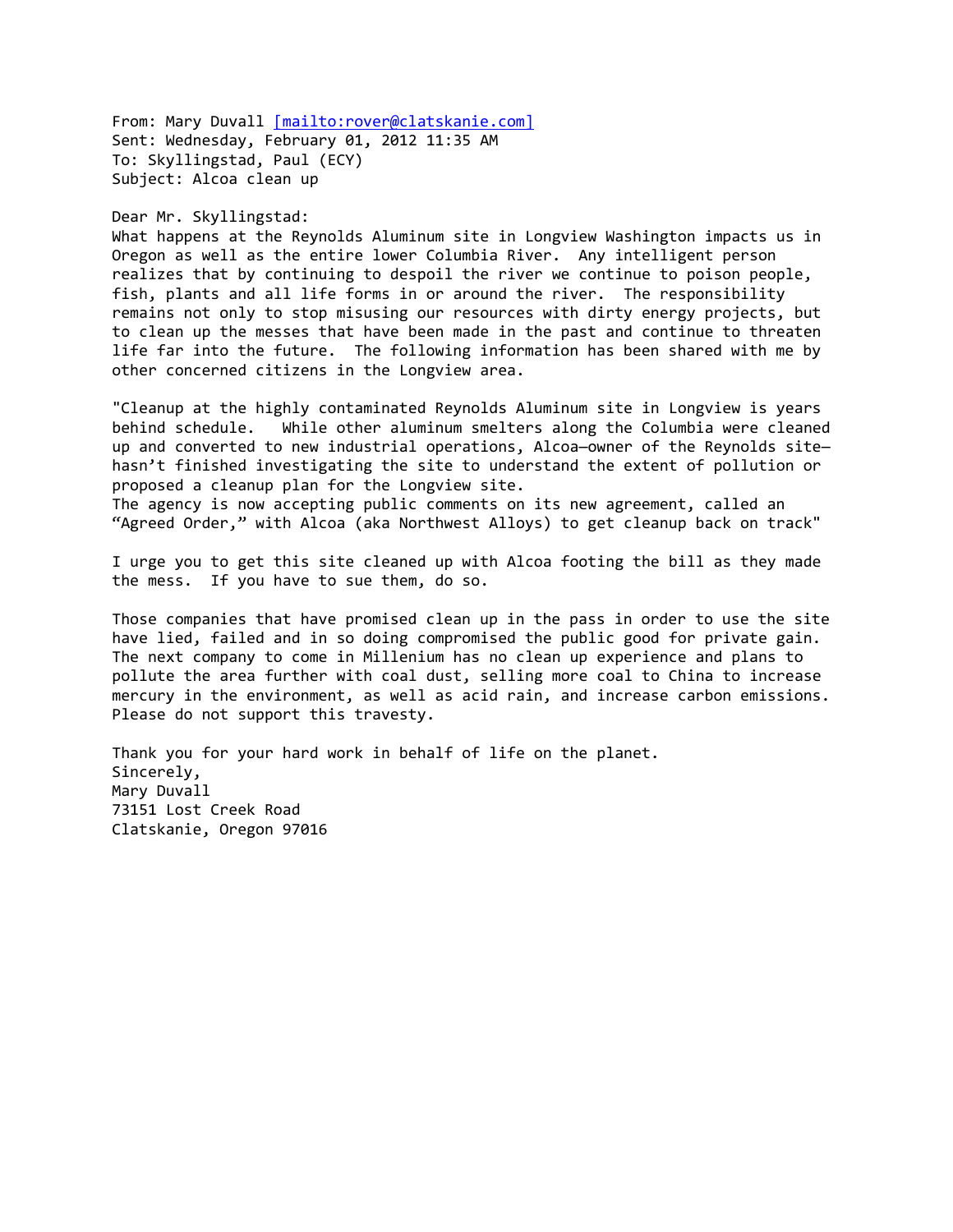**From:** d smith [\[mailto:daoldman@cni.net\]](mailto:[mailto:daoldman@cni.net]) **Sent:** Wednesday, February 01, 2012 11:41 AM **To:** Skyllingstad, Paul (ECY) **Subject:** coal

Tax payers should not have to pay for clean up of industrial garbage.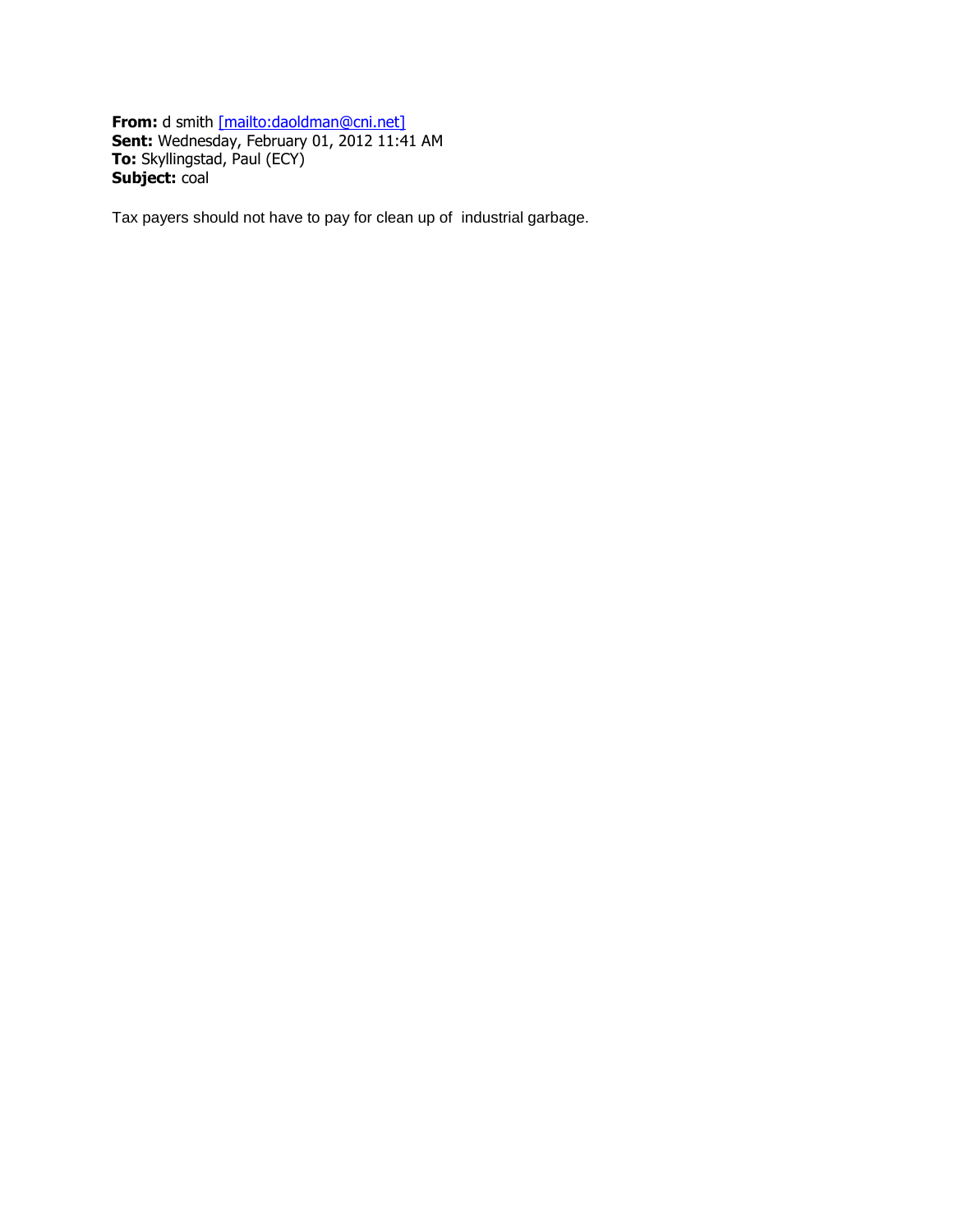**From:** Bob Vella [\[mailto:bvella@live.com\]](mailto:[mailto:bvella@live.com]) **Sent:** Wednesday, February 01, 2012 12:27 PM **To:** Skyllingstad, Paul (ECY) **Subject:** Millennium site in Longview

To: Paul Skyllingstad - Department of Ecology, Industrial Section

I urge your department to give the highest priority to the proper clean-up of the Millennium site in Longview. We the citizens have had enough of disingenuous promises, and cozy relationships betweeen industry and government that dump longterm business costs on the public. Please do the right thing and consider making a morally just decision rather than a politically convenient one.

Thank you, Bob Vella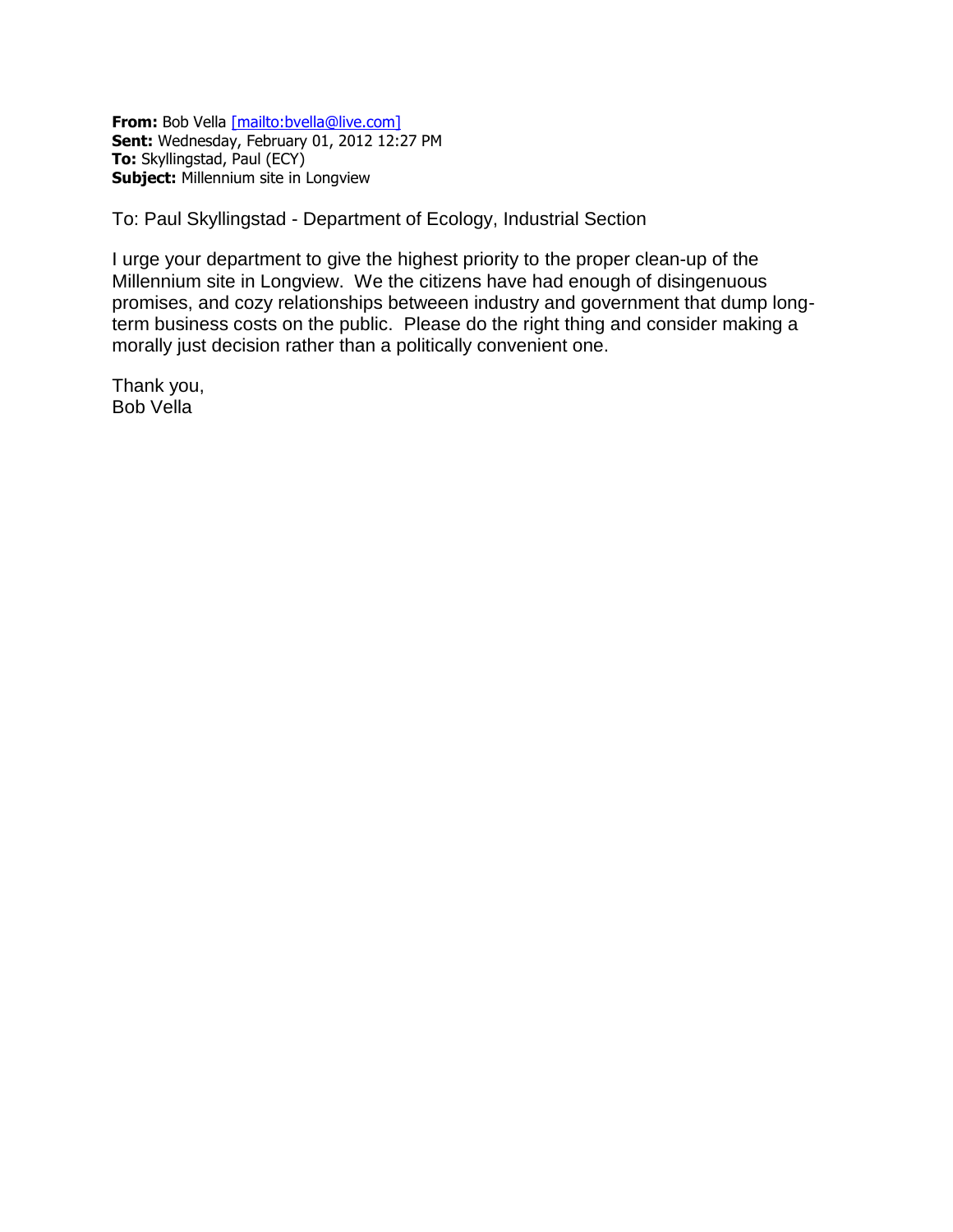From: Bill Nelson [\[mailto:bill.nelson@cni.net\]](mailto:[mailto:bill.nelson@cni.net]) Sent: Wednesday, February 01, 2012 4:43 PM To: Skyllingstad, Paul (ECY) Subject: Reynolds Aluminum site cleanup

I support the complete cleanup of the Reynolds site, before any new use of the site can be considered. I do not trust Millennium to do it on its own, and request that the Department of Ecology carefully oversee and manage the cleanup.

Thank you. Bill Nelson Kelso, WA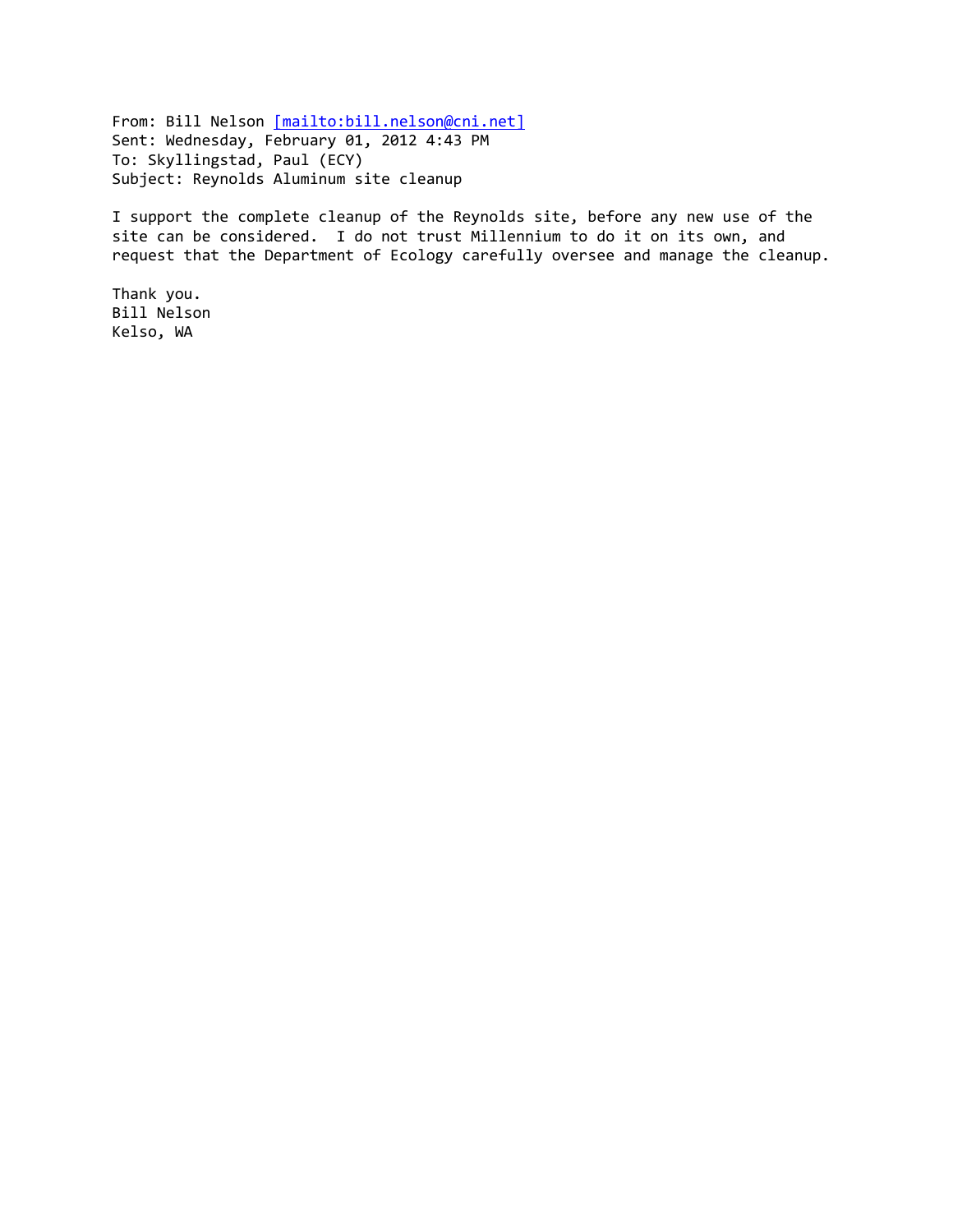**From:** tierra busby [\[mailto:tierra@tbusbylaw.com\]](mailto:[mailto:tierra@tbusbylaw.com]) **Sent:** Thursday, February 02, 2012 9:50 AM **To:** Skyllingstad, Paul (ECY) **Subject:** Millenium Coal

Dear Mr. Skyllingstad,

Please take into account the following comments regarding the contaminated waste site left by the former Reynolds Aluminum plant on the Columbia River in Longview, WA. As you're aware, the site was supposed to be cleaned up by Chinook Ventures, a company which did not comply, and is now owned by Millenium Coal. My family and my community are asking you to assist with requiring proper clean up of this site. This community and its children don't need further compromise of our already polluted living environment.

- Millennium's Coal Export Plans Would Compromise Cleanup. Millennium wants to build the largest coal export terminal on the west coast—long before cleanup is complete. With groundwater already contaminated by cyanide and fluoride, Ecology cannot let Millennium's short-sighted coal export plans compromise the long-term health of the community.
- The time for clean-up is now. In the past Ecology's workload and decision not to prioritize this site led to major delays in the cleanup process. The new Agreed Order is a step in the right direction, but Ecology must prioritize this site and get the clean up finished.
- **The polluter, not the taxpayer should foot the bill.** Ecology can charge Alcoa for services to monitor sampling results, oversee cleanup operations, and review cleanup plans.
- Millennium has NO Experience Cleaning up a Hazardous Waste Site. Chinook Ventures—the company that leased the property before Millennium—promised to clean up the site and produce jobs. Instead, Chinook made matters worse by polluting the site further and covering up contamination it discovered. Like Chinook, Millennium is promising the moon for cleanup. In reality, Millennium is focused on coal exports and has no experience cleaning up hazardous waste sites, let alone one of the most contaminated sites on the Lower Columbia River. This calls for a new approach to agency oversight moving forward.

Thank you for your attention to this critical matter.

#### **Tierra A. Busby, Esq.**

Frey & Busby, PLLC 600 Royal Street, Ste B Kelso, WA 98626 PH: (360) 577-8700 FAX: (360) 577-8702

This e-mail may be privileged and/or confidential, and the sender does not waive any related rights and obligations. Any distribution, use or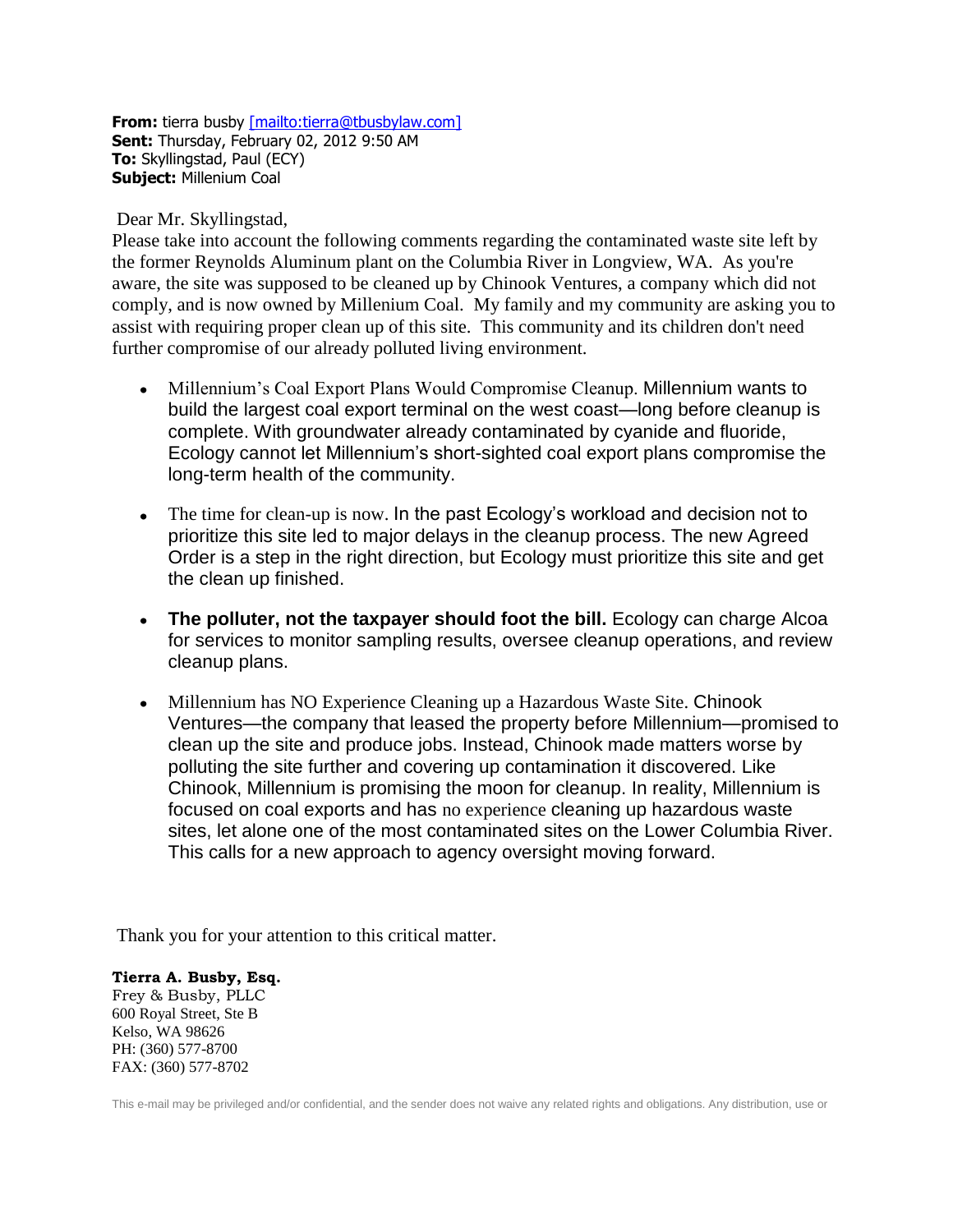copying of this e-mail or the information it contains by other than an intended recipient is unauthorized. If you received this e-mail in error, please advise me (by return e-mail or otherwise) immediately.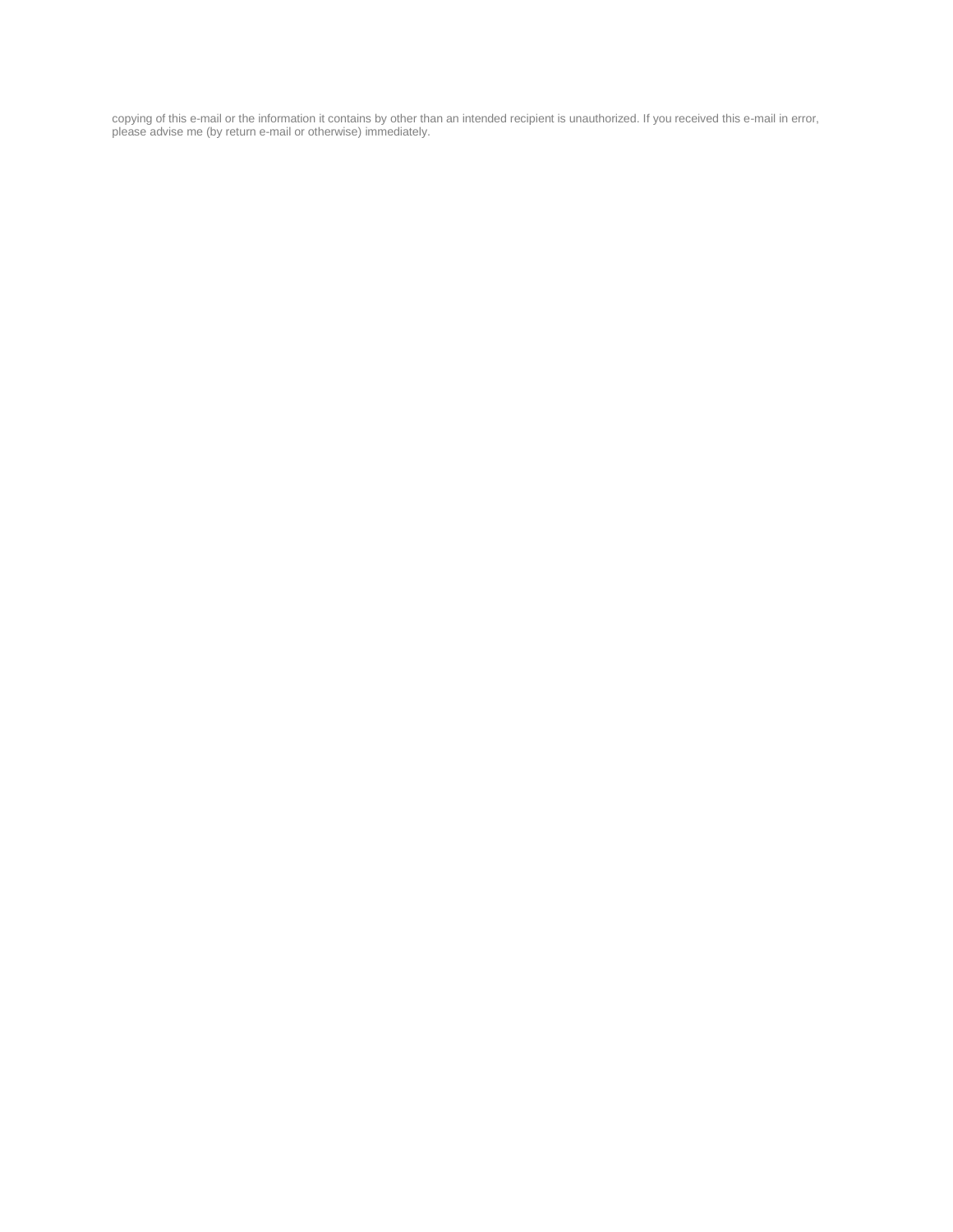**From:** Sandra Davis [\[mailto:abernathyfarm@q.com\]](mailto:[mailto:abernathyfarm@q.com]) **Sent:** Thursday, February 02, 2012 3:36 PM **To:** Skyllingstad, Paul (ECY) **Cc:** dennis weber; ken botero; maryjane melink; mike walllin; [wojtowiczm@co.cowlitz.wa.us](mailto:wojtowiczm@co.cowlitz.wa.us) **Subject:** Comments on draft Agreed Order No. DE 8940 for former Reynolds facility

February 3, 2012

*Sent via email*  Mr. Paul Skyllingstad Department of Ecology P. O. Box 47600 Olympia, WA 98504

# Re: Agreed Order No. DE 8940 for Cleanup of former Reynolds Aluminum facility in Longview, Washington

Dear Mr. Skyllingstad:

Below are my public comments on the draft Agreed Order between Northwest Alloys, Millennium Bulk Terminals and the Department of Ecology.

In August of 2011, the Department of Ecology stated that Millennium was actively seeking to remove the petcoke pile on the subject property. To date, the petcoke pile has not been removed.

In reviewing the draft Agreed Order, no reference of sampling is made to the acreage on the northern portion of the site - north of Industrial Way - which is located within the city limits of Longview. Has this acreage been reviewed for past waste burial practices or contamination from other means? I believe during Reynolds' operation there was a history of hazardous material located in this area.

The sloughs surrounding the 416-acre site are designated as direct tributaries to the Columbia River. With the possibility of water contamination from the Reynolds Aluminum plant and also from Chinook Ventures, these sloughs could flow back into areas near residential housing as well as sending pollutants into the Columbia River. The sloughs in this area need extra attention and continuous sampling for the possibility of contamination.

There has been much discussion regarding the large black mud pond in the northwestern site area. As stated by the Department of Ecology to the Longview City Council, this mud pond has been capped and the hazardous wastes will not be removed. There is always the potential of contaminants leaching into the ground or the groundwater. Leaving these dangerous materials in the ground with only a partial liner under the pond will eventually prove a health hazard to Longview residents and workers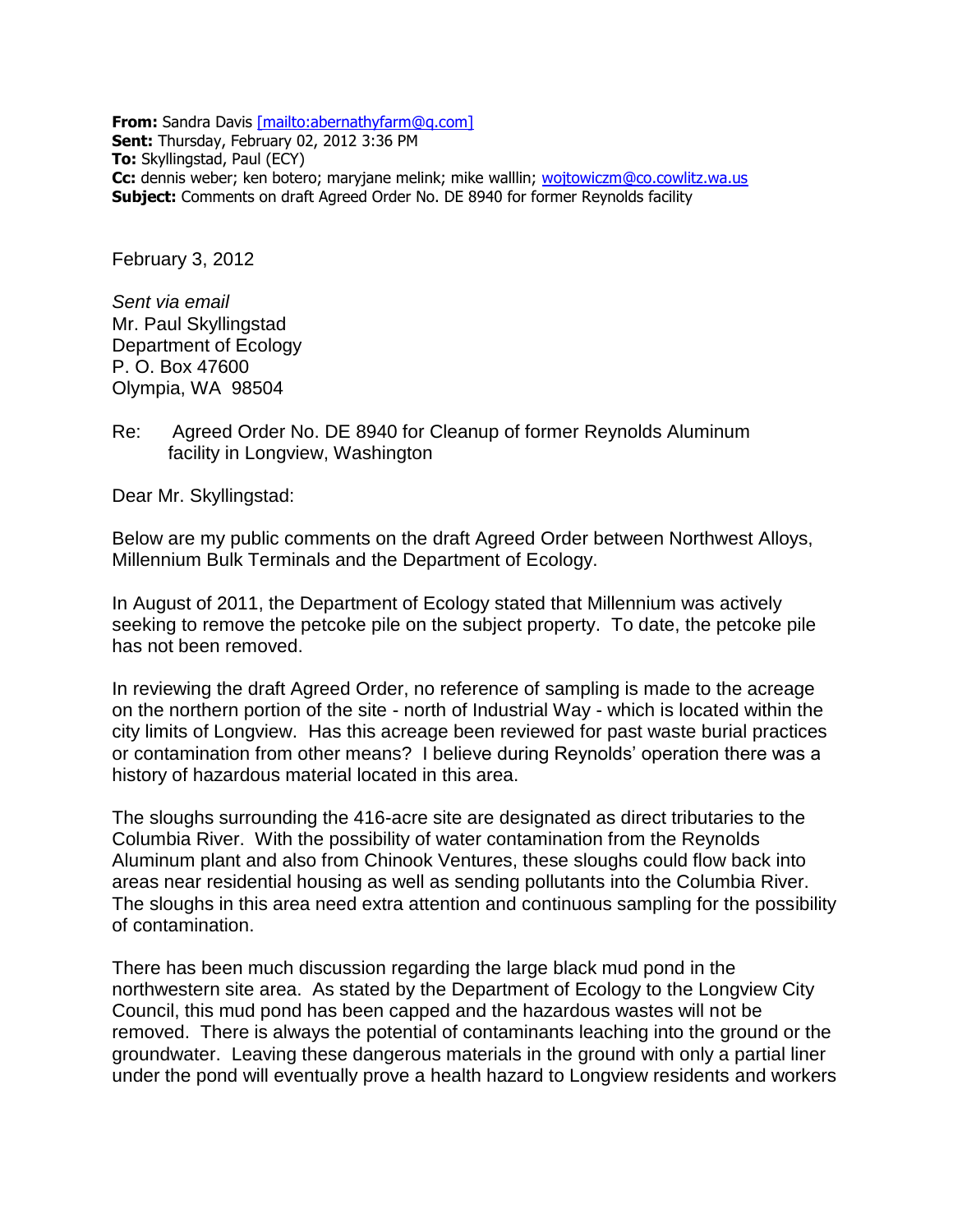on the site. Because of this threat, many residents in Longview feel it would be important to completely remove this mud pond.

Millennium's plans to build a coal export terminal will compromise the cleanup of this property. This land is zoned heavy industrial, but that must not prevent the thorough cleanup of all contaminants. To the detriment of our community, Millennium will speed through the cleanup process for their ultimate goal of operating a coal terminal.

There are no references in the draft Agreed Order of permitted construction or operation of an export coal terminal while cleanup is being performed. What requirements will there be to Millennium while they continue building and operating this site for other purposes besides the implementation of this Agreed Order?

Thank you for affording me and the general public the opportunity to comment on this important cleanup in Cowlitz County. It would also be beneficial to hold a public hearing for everyone to hear concerns before this Agreed Order is finalized.

Yours truly,

Sandra Davis 1002 Abernathy Creek Road Longview, WA 98632

email to: Dennis Weber, Major of Longview Ken Botero, Longview City Council Mary Jane Melink, Longview City Council Mike Wallin, Longview City Council Mike Wojtowicz, Cowlitz County Dept. of Building and Planning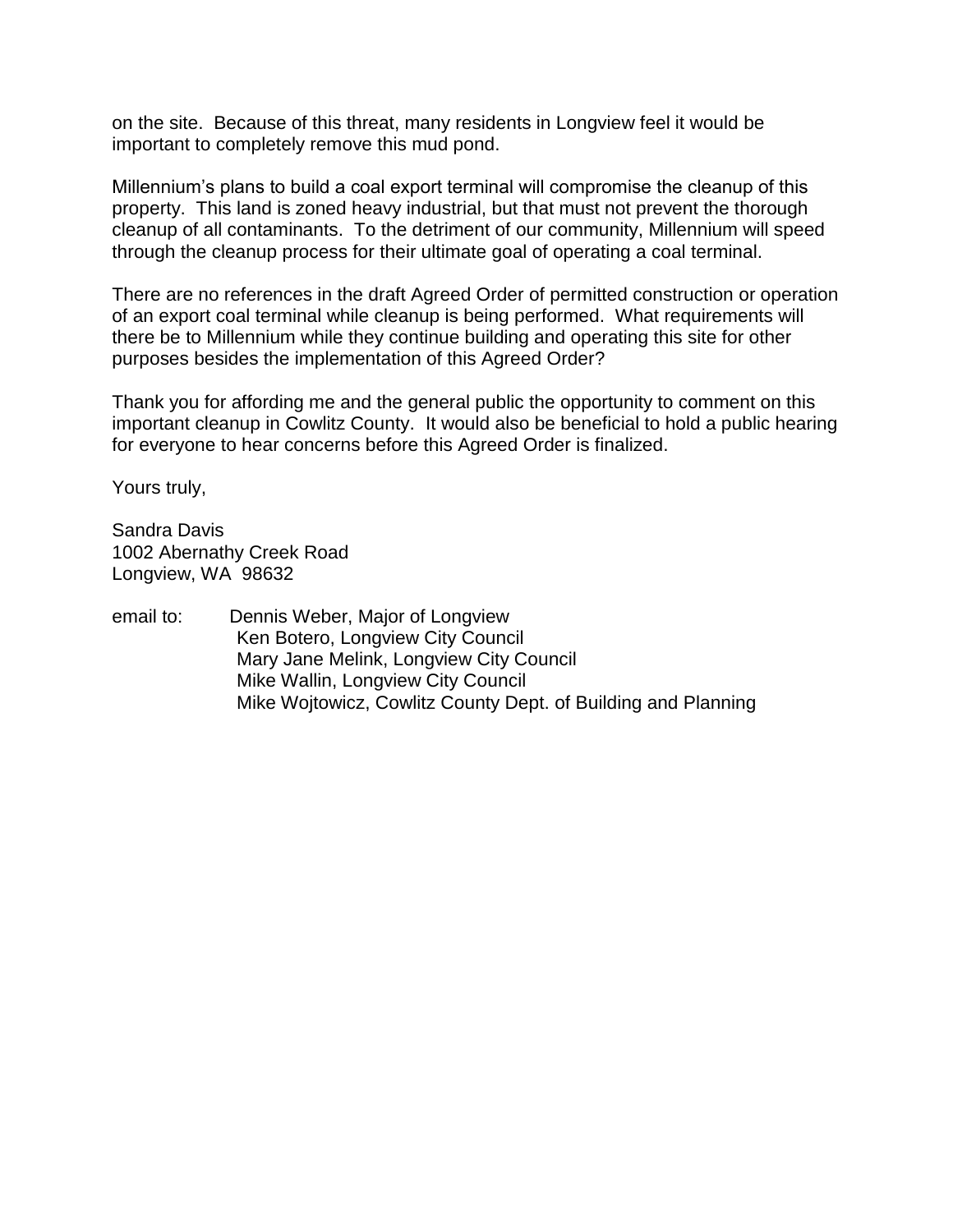**From:** Art Birkmeyer [\[mailto:art.birkm@gmail.com\]](mailto:[mailto:art.birkm@gmail.com]) **Sent:** Thursday, February 02, 2012 5:06 PM **To:** Skyllingstad, Paul (ECY) **Subject:** Longview - Reynold Metals Plantsite Cleanup

Mr.

Skyllingstad,

02/02/2012

I live, work and worship in Longview, WA..

I am very upset with the progress that has been made in getting the old Reynolds Metal Plant in Longview environmentally cleaned up. Other aluminum Plant sites have been cleaned up where Longview has been ignored. This needs to be done now and your organization are the ones legally responsible to see that it happens.

The original owner (Reynolds Metals) needs to be held totally responsible for the cleanup an NOT any other company like Millennium. If you can't handle it maybe the federal government can and we can eliminate your state agency as being non productive?

Arthur R. Birkmeyer 2802 Northlake Ave. Longview, WA 98632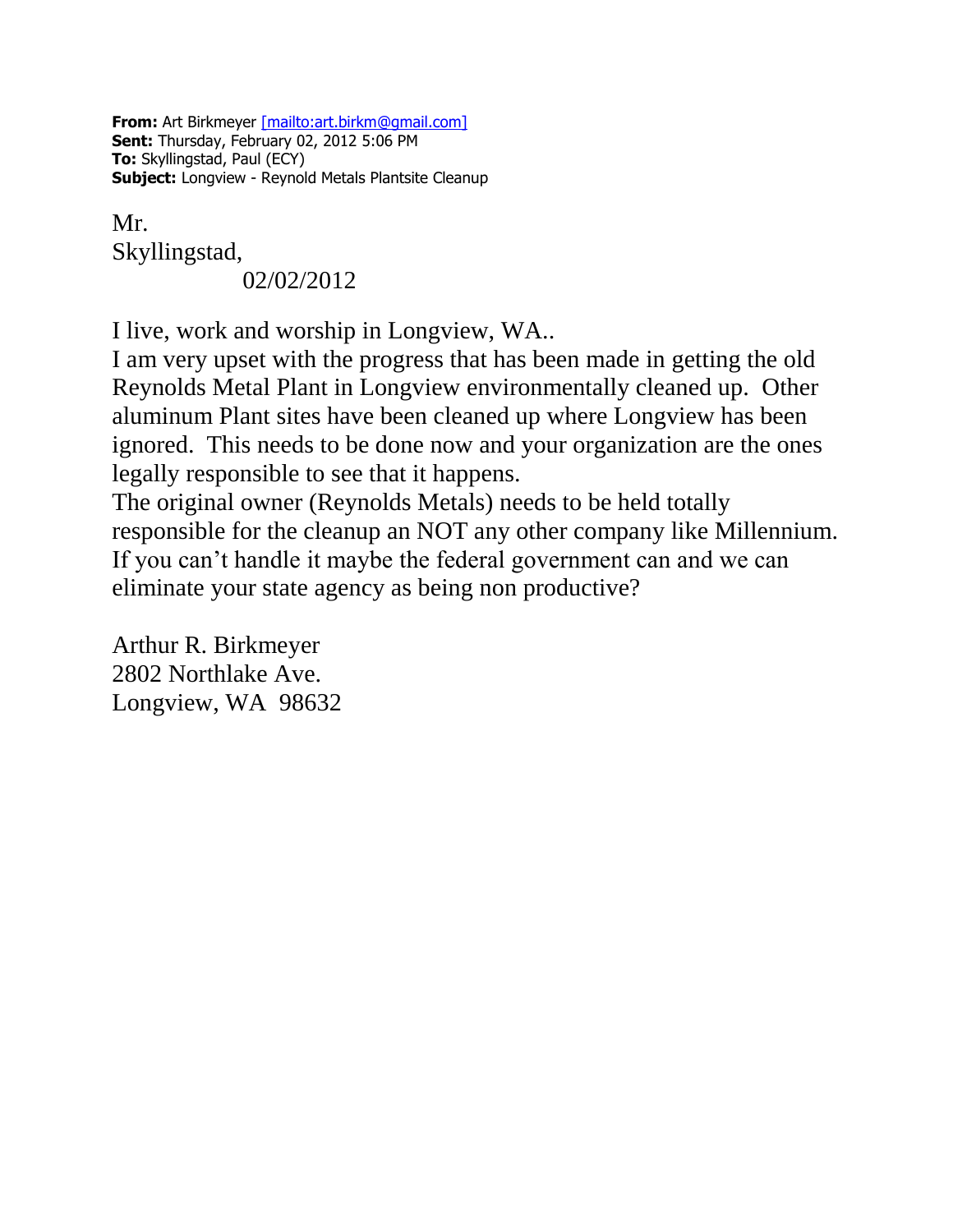**From:** [calicojordan@aol.com](mailto:calicojordan@aol.com) [\[mailto:calicojordan@aol.com\]](mailto:[mailto:calicojordan@aol.com]) **Sent:** Thursday, February 02, 2012 7:45 PM **To:** Skyllingstad, Paul (ECY) **Subject:** Millennium's Coal Export and Longview, WA

Dear Mr. Skyllingstad,

Millennium's Coal Export will not be creating a substantial number of jobs. Nor are they experts at cleaning up hazardous waste sites. Millennium will simply be making more money at the expense of Longview, WA.

Please keep them from hurting our area!

Sincerely,

Cynthia Davis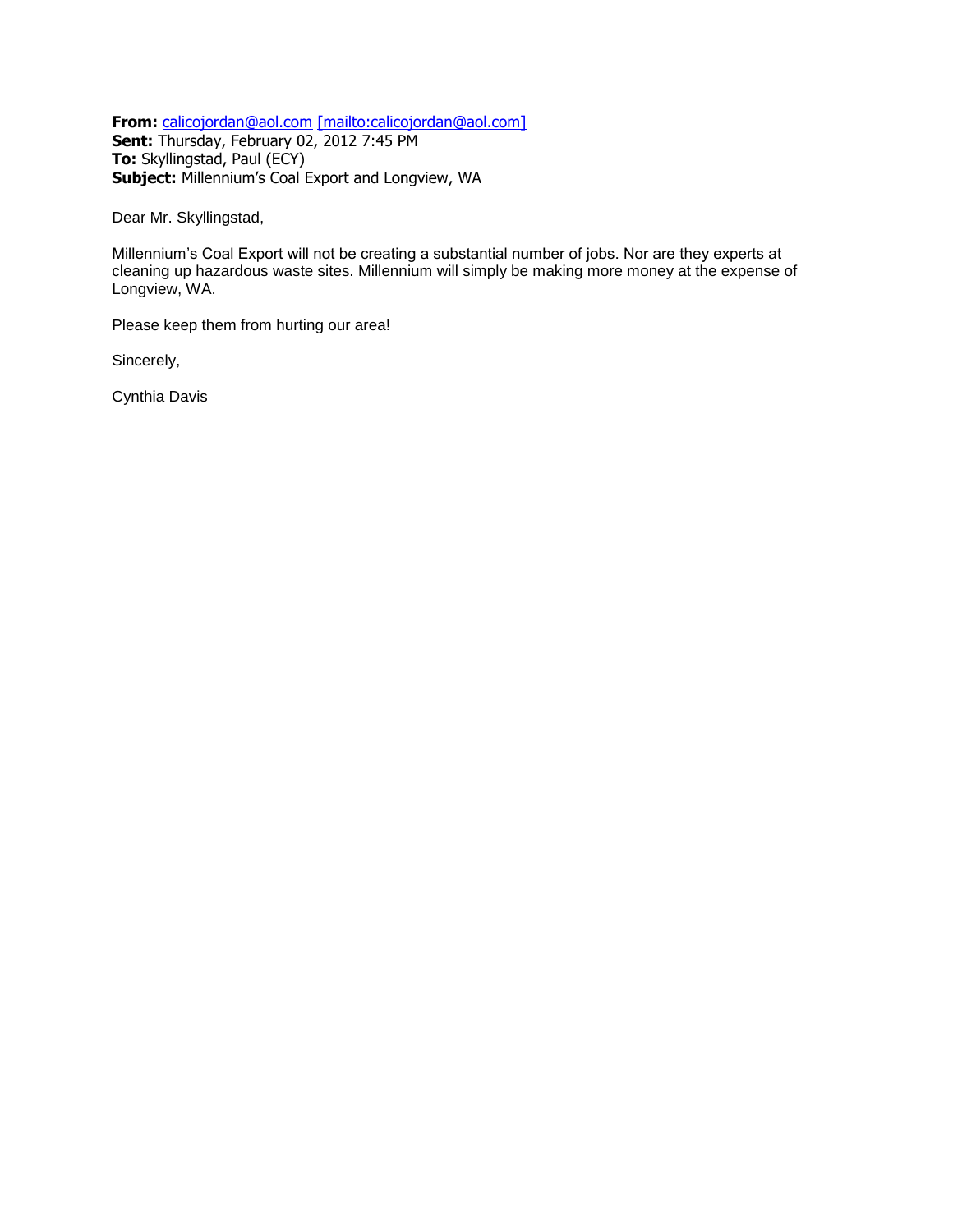**From:** [rabiaah@juno.com](mailto:rabiaah@juno.com) [\[mailto:rabiaah@juno.com\]](mailto:[mailto:rabiaah@juno.com])

**Sent:** Saturday, February 04, 2012 1:50 PM **To:** Skyllingstad, Paul (ECY) **Subject:** Clean up at Millennium in Longview

Dear Sir, Mr. Paul Skyllingstad,

 As a resident of Wahkiakum County, just downriver from Longview, Washington, I would like to

review some statements that I agree with regarding cleaning up the old Alcoa Alumimum plant:

"Millennium is focused on coal exports and has no experience cleaning up hazardous waste sites, let alone one of the most contaminated sites on the Lower Columbia River. This calls for a new approach

to agency oversight moving forward.

Millennium's Coal Export Plans Would Compromise Cleanup. Millennium wants to build the largest coal export terminal on the west coast long before cleanup is complete. With groundwater already contaminated by cyanide and fluoride, Ecology cannot let Millennium's short-sighted coal export plans compromise the long-term health of the community.

The time for clean-up is now. In the past Ecology's workload and decision not to prioritize this site led to major delays in the cleanup process. The new Agreed Order is a step in the right direction, but Ecology must prioritize this site and get the clean up finished.

The polluter, not the taxpayer should foot the bill. Ecology can charge Alcoa for services to monitor sampling results, oversee cleanup operations, and review cleanup plans."

Thank you for your time in this matter. Regards,

> Cynthia Caster 115 Cross Dike Road Cathlamet, WA. 98612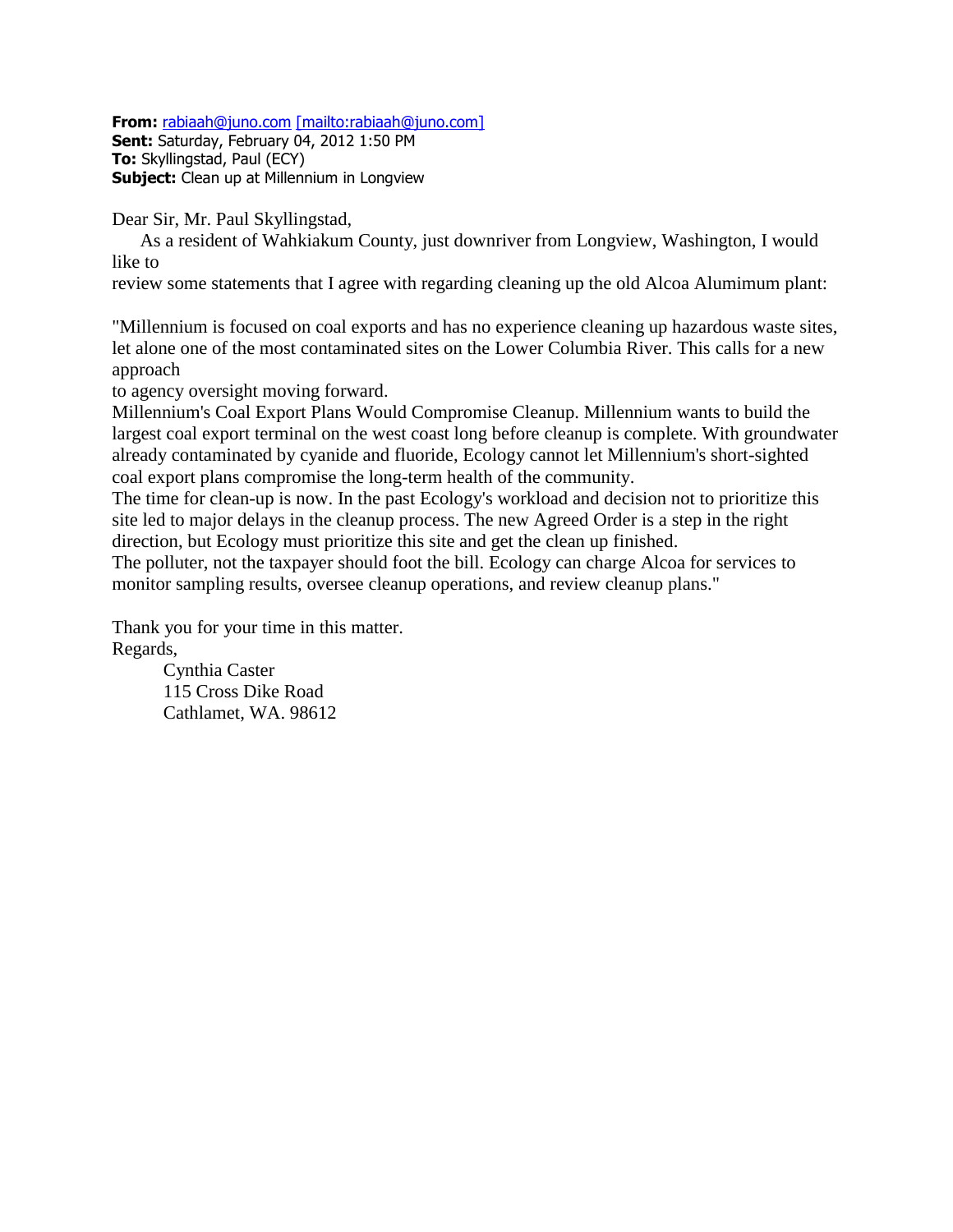**From:** Susan Schwartz [\[mailto:slschwartz2651@hotmail.com\]](mailto:[mailto:slschwartz2651@hotmail.com]) **Sent:** Monday, February 06, 2012 10:34 AM **To:** Skyllingstad, Paul (ECY) **Subject:** Coal Export in Longview

**Susan Schwartz 3858 Pennsylvania Street Apt 71 Longview WA 98632 [SLSchwartz2651@hotmail.com](mailto:SLSchwartz2651@hotmail.com) 360-425-7553**

\_\_\_\_\_\_\_\_\_\_\_\_\_\_\_\_\_\_\_\_\_\_\_\_\_\_\_\_\_\_\_\_\_\_\_\_\_\_\_\_\_\_\_\_\_\_\_\_\_\_\_\_

February 6, 2012

Paul Skyllingstad Department of Ecology, Industrial Section P O Box 47600 Olympia WA 98604-7600

Dear Mr. Paul Skyllingstad:

Please get Alcoa to follow the Agreed Order to get the cleanup of the site in Longview, Washington back on track. The Alcoa site needs to be cleaned up before any one decide if Millennium's Coal Export can come to Longview. There have been major delays in the cleanup process because of the Department of Ecology's workload and decision not to prioritize the Alcoa site. You to get someone who is experienced Millennium is an coal export company not a hazardous waste site cleanup company.

This is one the most contaminated sites on the Lower Columbia River.

I believe the taxpayers should pay for the cleanup. You should have Alcoa pay for the cleanup.

Sincerely, Susan Lee Schwartz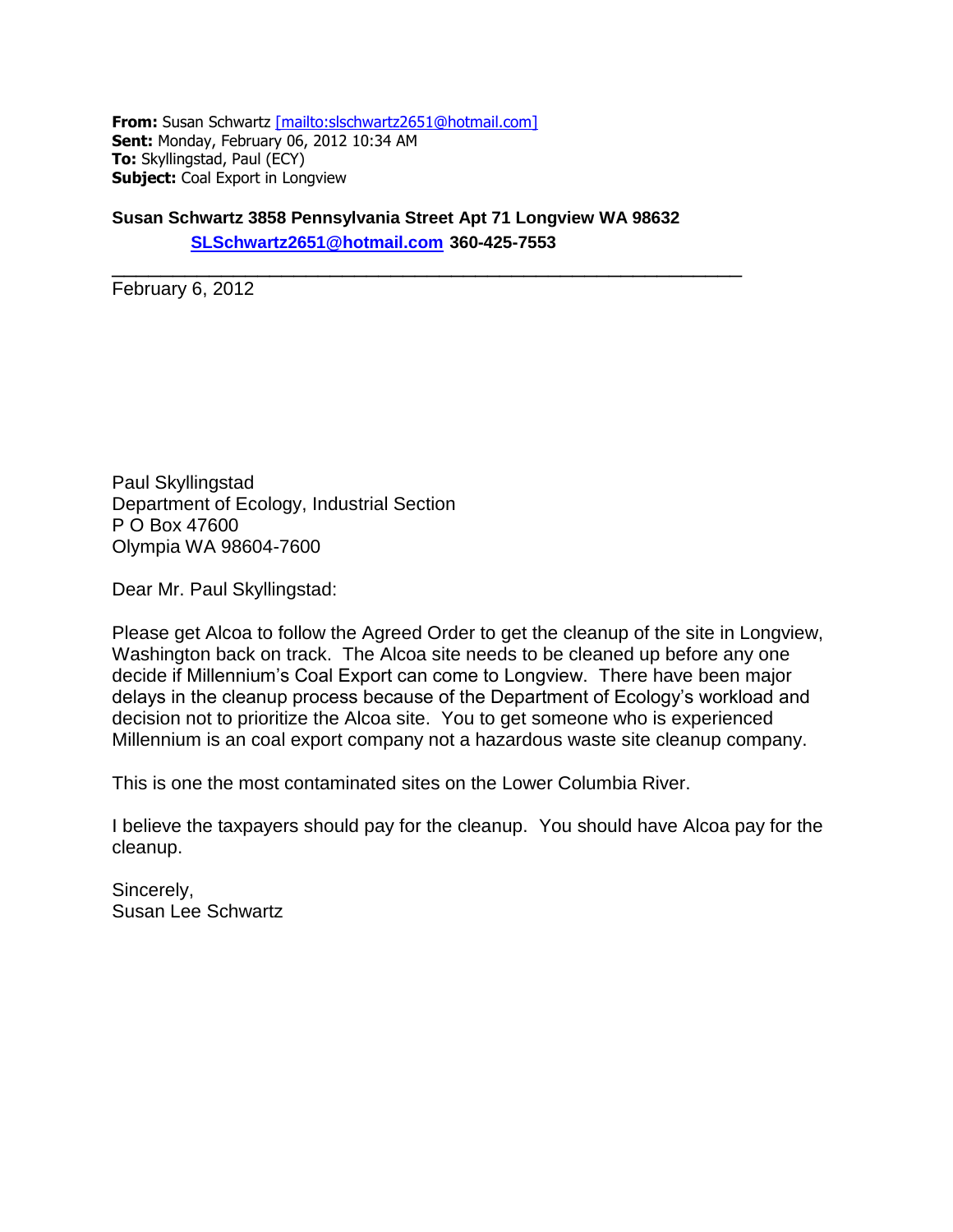**From:** [kay\\_beck@comcast.net](mailto:kay_beck@comcast.net) [\[mailto:kay\\_beck@comcast.net\]](mailto:[mailto:kay_beck@comcast.net])

**Sent:** Monday, February 06, 2012 9:01 PM **To:** Skyllingstad, Paul (ECY) **Subject:** Comments on Millenium's coal export plans

4019 Oak St. Longview, WA 98632

Dept. of Ecology, Industrial Section P.O. Box 47600 Olympia, WA 98504-7600 2/6/2012 Dear Mr. Skyllingstad,

I am a citizen of Longview, WA who is deeply concerned about Millenium's plans to build a coal export terminal.

The site needs to be cleaned up. I have no knowledge or understanding of why or how Alcoa (aka Northwest Alloy) and then Chinook escaped:

- 1. completing an investigation of the site to understand the extent of pollution
- 2. proposing a cleanup plan
- 3. actually cleaning it up

Enough is enough!

I suffer from an asthma related respiratory condition that is easily aggravated by particulates. I want the Department of Ecology to insist on a thorough and complete cleanup by a wellexperienced company with a proven track record BEFORE anyone new moves in. My hope is that it will not be a company that will further compromise my health.

Sincerely,

Kayrene Beck 4019 Oak St. Longview, WA. 98632

360-636-5461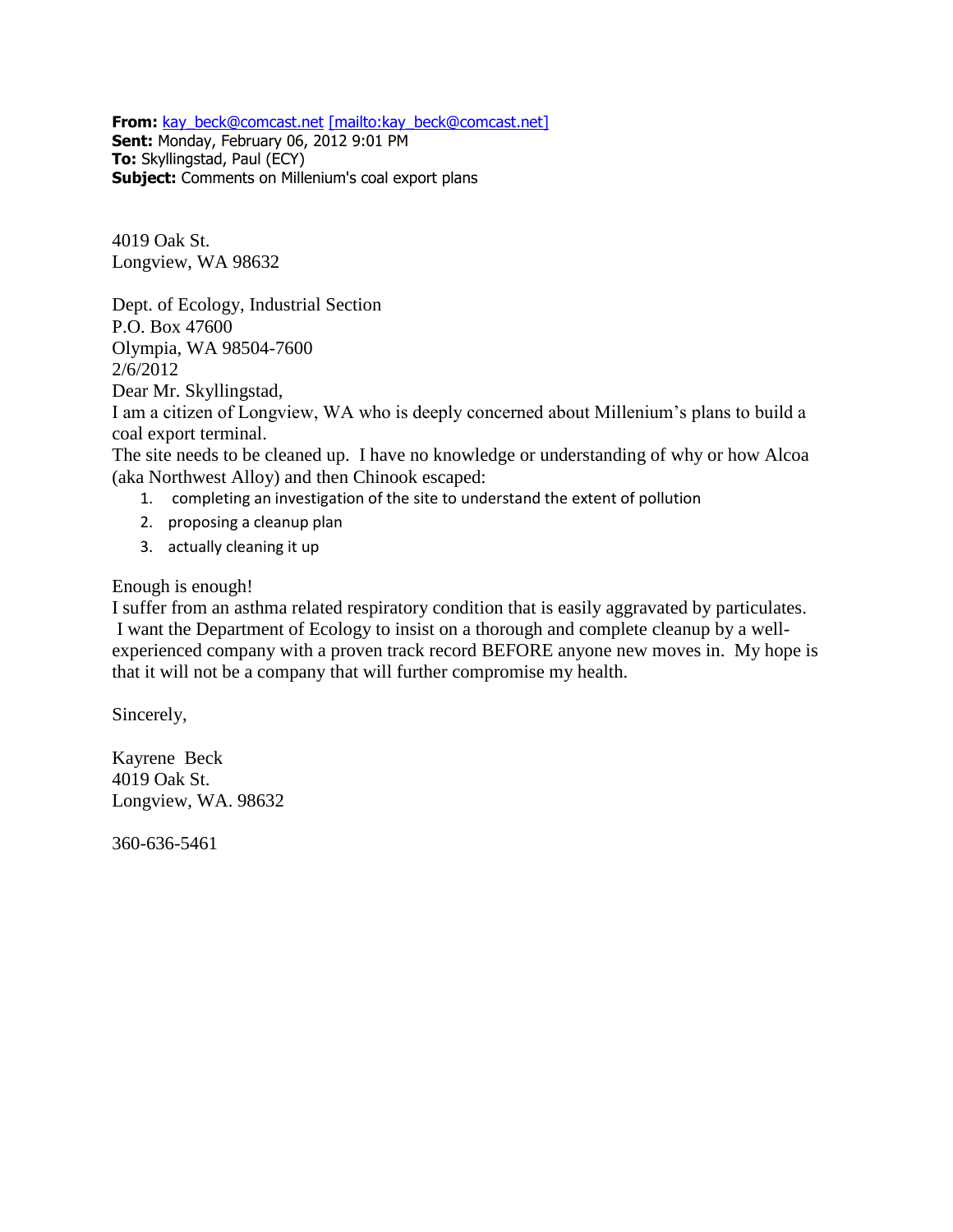**From:** [jgreen2317@aol.com](mailto:jgreen2317@aol.com) [\[mailto:jgreen2317@aol.com\]](mailto:[mailto:jgreen2317@aol.com]) **Sent:** Wednesday, February 08, 2012 1:53 PM **To:** Skyllingstad, Paul (ECY) **Cc:** [don.jensen@ci.longview.wa.us;](mailto:don.jensen@ci.longview.wa.us) [dennis.weber@ci.longview.wa.us;](mailto:dennis.weber@ci.longview.wa.us) [maryjane.melink@ci.longview.wa.us;](mailto:maryjane.melink@ci.longview.wa.us) [kbotero@comcast.net;](mailto:kbotero@comcast.net) [chet.makinster@ci.longview.wa.us;](mailto:chet.makinster@ci.longview.wa.us) [hutcht@q.com;](mailto:hutcht@q.com) [michaelwallin@hotmail.com;](mailto:michaelwallin@hotmail.com) [karnofskim@co.cowlitz.wa.us;](mailto:karnofskim@co.cowlitz.wa.us) [misnerj@co.cowlitz.wa.us;](mailto:misnerj@co.cowlitz.wa.us) [RaiterG@co.cowlitz.wa.us;](mailto:RaiterG@co.cowlitz.wa.us) [wojtowiczm@co.cowlitz.wa.us](mailto:wojtowiczm@co.cowlitz.wa.us) **Subject:** Fwd: Former Reynolds Site Cleanup - Agreed Order No. DE8940 - Comment

Resent due to delivery failure reported.

From: [jgreen2317@aol.com](mailto:jgreen2317@aol.com) To: [paul.skyllingstad@ecy.wa.gov](mailto:paul.skyllingstad@ecy.wa.gov) CC: [don.jensen@ci.longview.wa.us,](mailto:don.jensen@ci.longview.wa.us) [dennis.weber@ci.longview.wa.us,](mailto:dennis.weber@ci.longview.wa.us) [maryjane.melink@ci.longview.wa.us,](mailto:maryjane.melink@ci.longview.wa.us) [kbotero@comcast.net,](mailto:kbotero@comcast.net) [chet.makinster@ci.longview.wa,](mailto:chet.makinster@ci.longview.wa) [hutcht@q.com,](mailto:hutcht@q.com) [michaelwallin@hotmail.com,](mailto:michaelwallin@hotmail.com) [karnofskim@co.cowlitz.wa.us,](mailto:karnofskim@co.cowlitz.wa.us) [misnerj@co.cowlitz.wa.us,](mailto:misnerj@co.cowlitz.wa.us) [RaiterG@co.cowlitz.wa.us,](mailto:RaiterG@co.cowlitz.wa.us) [wojtowiczm@co.cowlitz.wa.us](mailto:wojtowiczm@co.cowlitz.wa.us) Sent: 2/8/2012 1:49:09 P.M. Pacific Standard Time Subj: Former Reynolds Site Cleanup - Agreed Order No. DE8940 - Comment

February 8, 2012

Sent via email Hard copy sent USPS Mr. Paul Skyllingstad Department of Ecology, Industrial Section PO Box 47600 Olympia, WA 98504-7600

Re. Agreed Order No. DE 8940, former Reynolds Aluminum Site, Longview, WA Northwest Alloys, Inc./Millennium Bulk Terminals Longview

Dear Mr. Skyllingstad,

I appreciate the opportunity for public comment on this first step in the cleanup process of the former Reynolds Aluminum Site in Longview. I depend on your agency's diligence and expertise for ensuring the health of our citizens amid the potential impacts of the ongoing exposure to toxins from this industrial site over the last 70 years and into the future. It is understandable that environmental protections were not in place through the mid  $20<sup>th</sup>$  century but as we enter the second decade of the  $21<sup>st</sup>$ century, I expect to see exponential progress in this area. I also hope to have the promises of cleanup made to the Longview City Council on October 6, 2011, fulfilled. It is time to meet the challenge of cleanup with no further delays and I request an uncompromising schedule and high level of Ecology oversight for this long overdue cleanup.

That said, my specific concerns regarding the Agreed Order are listed below:

1. It is documented that further contamination of the site took place during Chinook Venture's tenancy. Consequently, there should be additional sampling and testing of sections previously tested under the 2007 Order DE 4263.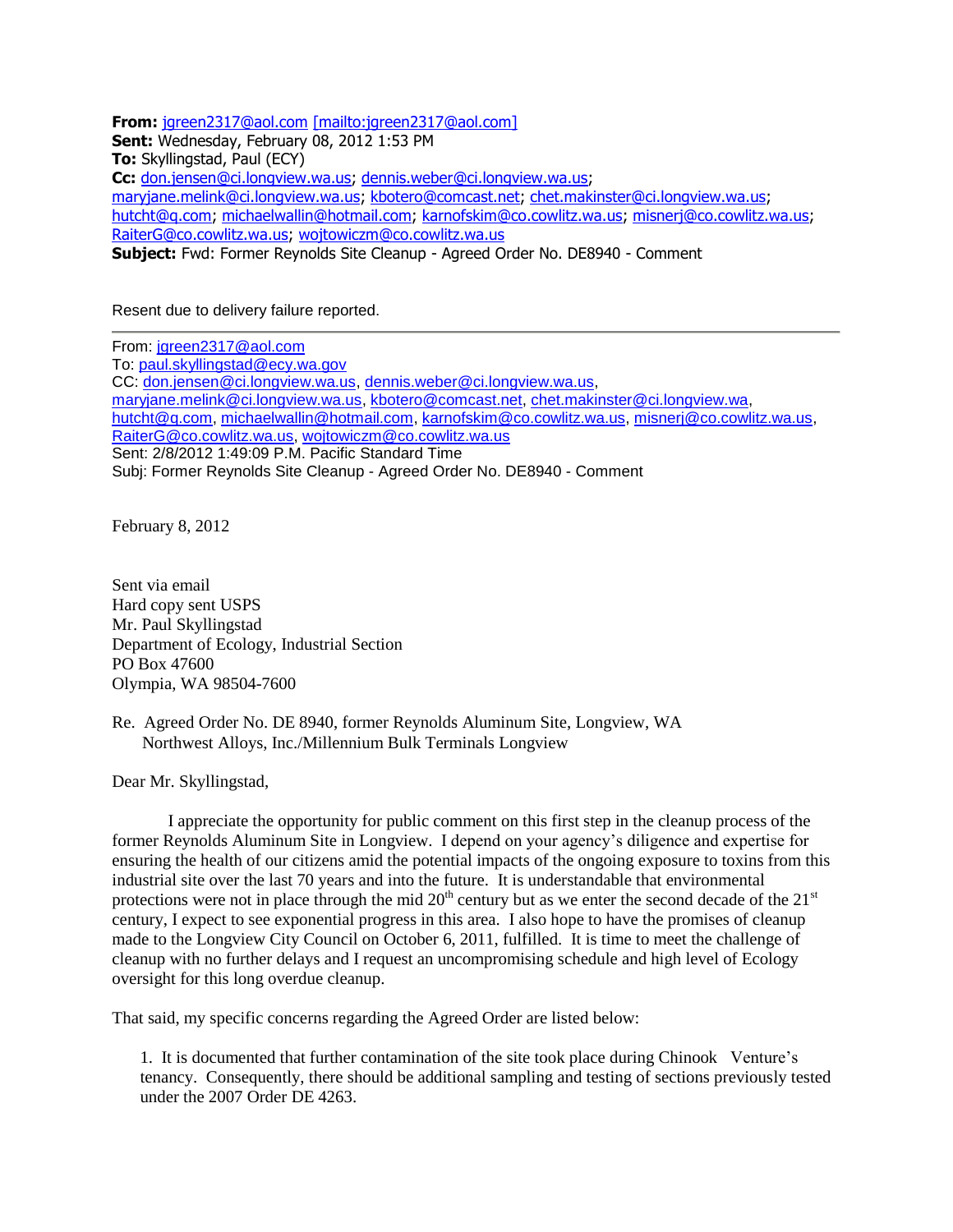- 2. Past Reynolds' employees have given anecdotal accounts of toxic dumping toward the NE section of the property (Weyerhaeuser property line). Therefore, additional sampling of soils around and under the white & black mud ponds in the NE section of the property and toward the property line should be required.
- 3. The sections identified for additional soil sampling  $(SSA-1 SSA-7)$  have a varied chemistry list for the testing criteria. It is unclear to me why each site is not tested for a full list of contaminants, considering the known history of contamination and more recently of unpermitted activities and even possible contamination from unknown activities.
- 4. Mercury (Hg) is a possible errant by-product of industrial activities and its presence is of grave concern. Testing for this chemical in soils and water should be required.
- 5. Due to the great public interest regarding the cleanup of this site and the need for full transparency, I ask that the test results be posted to the Ecology website in the project file in a timely manner as well as at the Longview Public Library. To facilitate layman comprehension, the reports should indicate test results as compared to the maximum acceptable contaminant level of each chemical.
- 6. Testing of all stormwater discharge should be required.
- 7. The CDID ditches are currently considered waters of the state connected to the Columbia River. It is likely that highly contaminated stormwater has washed a cocktail of toxins into the ditches. Accumulation of these chemicals in the ditch soils could possibly leach into the ditch waters. Testing the soils of the ditches for contaminants should be required. Responsibility for remedial action to the CDID ditches should remain with the parties of this Order.
- 8. On page 11 of the Order, it is suggested that the schedule can be delayed by project permitting requirements. At the Longview City Council workshop of 10/06/11, we were assured by Alcoa and the Department of Ecology that the cleanup plan for this site was unrelated to the permitting of a coal export project planned for this property, and it would proceed independently with all due haste. Delays should not be allowed.
- 9. Though it may be an unfair assumption to judge the capabilities of Anchor QEA through association to the environmentally damaging behavior of Chinook Venture, Anchor QEA prepared the 2007 Feasibility Study Work Order report, a report, which indicated Option 2 as the most "feasible" cleanup because of moderate cost but with only moderate benefit to the environment, merely capping and monitoring rather than removal of toxins. (Ironically, the estimated cost for Option 2 cleanup was \$11.7 million and the various other options ranged upwards to \$147 million for complete excavation.) In contrast, an Alcoa document publicly distributed on August 25, 2011, with a subtitle: "We are committed to the site cleanup" states: "We will implement the work with qualified professionals and contractors." and "Alcoa has a dedicated professional team that manages site clean-up and redevelopment. In April this team won the Phoenix Award Grand Prize for Excellence in brownfield redevelopment of the former Troutdale, Oregon smelter." The referenced cleanup was accomplished by Tetra Tech of Pasadena, CA. If Tetra Tech does not lead the cleanup effort, we have all been misled. It is critical to the economic future of Longview and the health of the environment and our citizens, that this promise is kept. Priority should be given to cleanup work using a company that excels in this work.
- 10. There should be no further consideration of new project activities on this site until the cleanup process is complete. It is difficult to envision a focused and thorough cleanup of contaminated soils with ramped-up ongoing industrial activity.
- 11. Once again, transparency and full public discourse is of highest importance. I request that a public hearing be held in Cowlitz County as part of the public process, once the draft RI/FS report is issued. Our citizens are due a forum to voice their concerns for the level of cleanup chosen.

Thank you for this opportunity to comment. I eagerly await the issuance of the RI/FS for an opportunity to comment further.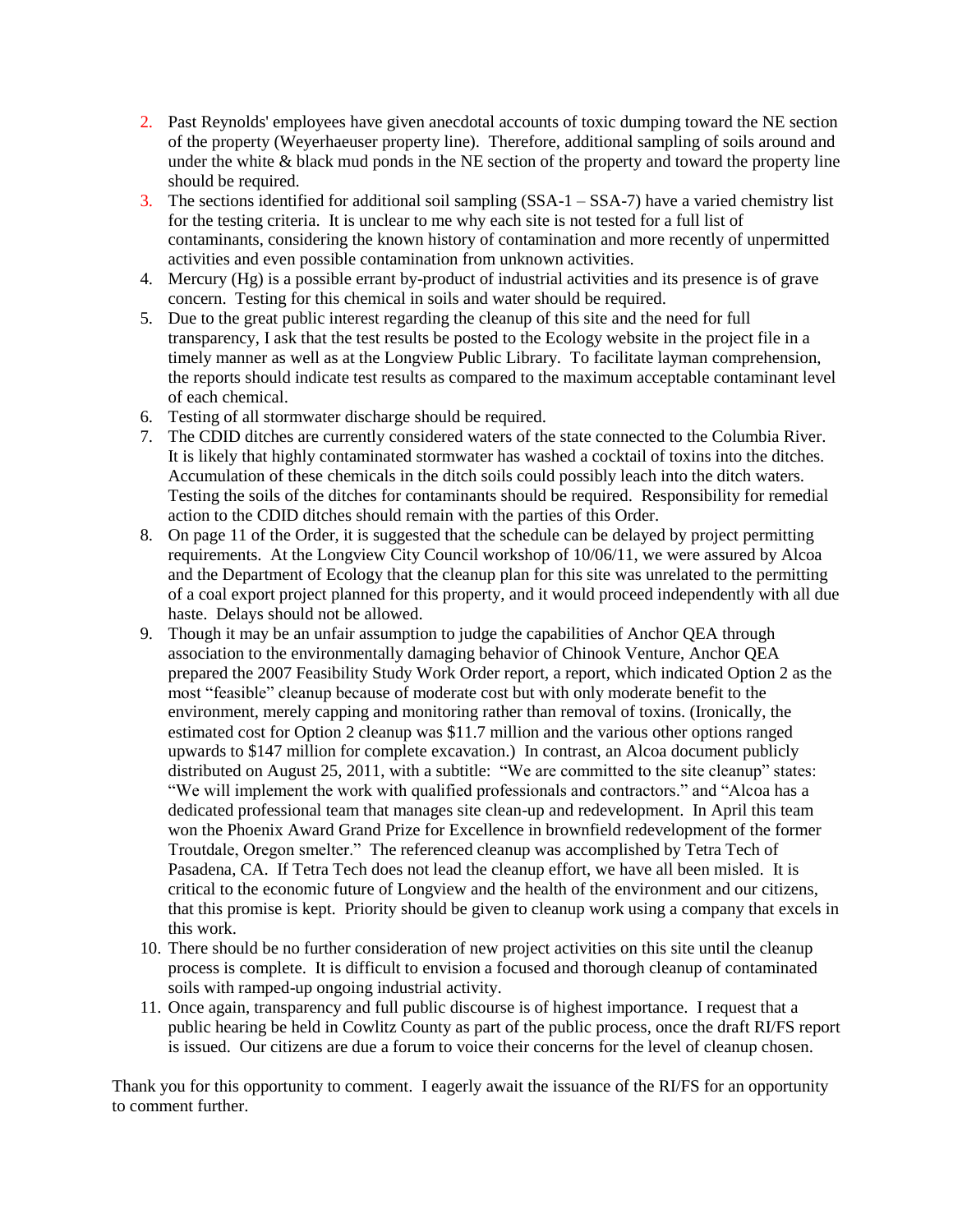Regards,

Margaret Green  $1318$   $25<sup>th</sup>$  Avenue Longview, WA

Email copy to: Longview City Council, Mayor Dennis Weber, Ken Botero, Tom Hutchinson, Don, Jensen, Mary Jane Melink, Mike Wallin Cowlitz County Commissioners, Mike Karnofsky, James Misner, George Raiter Mike Wojtowicz, Cowlitz County Dept. of Building and Planning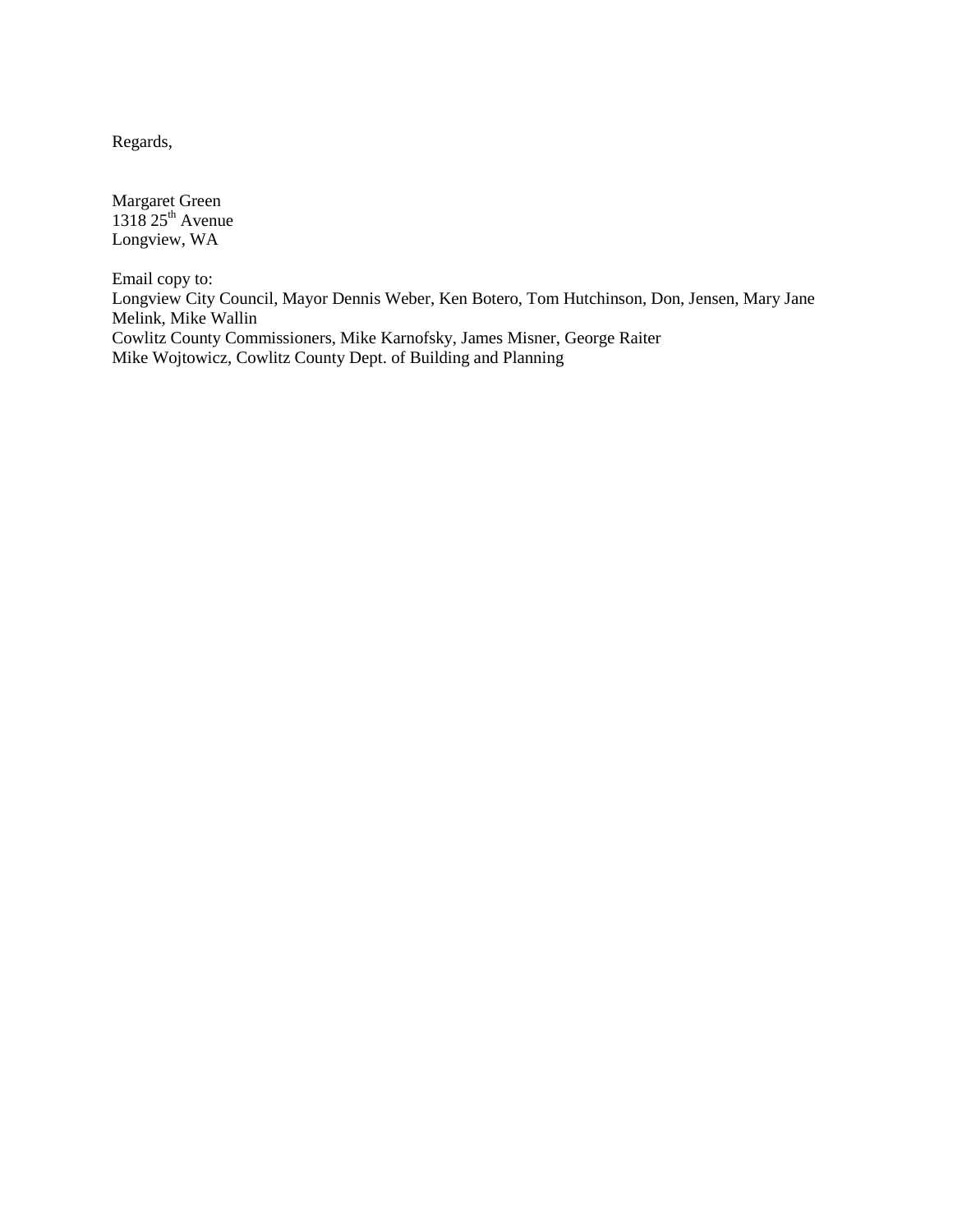**From:** [elaine-bud@q.com](mailto:elaine-bud@q.com) [elaine-bud@q.com] **Sent:** Wednesday, February 08, 2012 10:25 PM **To:** Skyllingstad, Paul (ECY) **Subject:** Comments on Agreed Order No. 8940

> 329 Bunker Hill Rd. Longview, WA 98632 February 8, 2012

Paul Skyllingstad Department of Ecology Industrial Section P.O. Box 47600 Olympia, WA 98504-7600 [paul.skyllingstad@ecy.wa.gov](mailto:paul.skyllingstad@ecy.wa.gov) (360) 407-6102

RE: Agreed Order No. 8940 for Cleanup of Reynolds Metals Aluminum Smelter Site

Dear Mr. Skyllingstad:

I appreciate the opportunity to comment on Agreed Order No. 8940 as a citizen of Cowlitz County concerned about the economic viability of one the area's prime industrial properties. I am also a former employee of Longview Fibre Company, and have witnessed my employer make enormous strides in using technologies to make our community a cleaner, healthier place to live. I know that responsible companies can make a difference in promoting a cleaner environment for the entire community.

I have noted that Agreed Order No. 8940 replaces Agreed Order DE 4263 from 2007. While there have been many intervening events between 2007 and 2012, it would appear that failure to enforce the earlier order would imply that someone has been asleep at the switch. Although little is gained by castigating past sins, the absence of prior enforcement should be a motivation for strict compliance in carrying out the current Agreed Order.

After reading the text of Agreed Order 8940, the point that stands out most clearly to me is that two parties are named PLP's: Northwest Alloys, Inc. (NWA, a subsidiary of Alcoa) and Millennium Bulk Terminals (MBTL). While it is often advantageous to have two parties responsible for meeting an obligation rather than only one, the opportunity to shift the obligation from one party to the other becomes an obvious potential delaying tactic. And, in light of past history, it would appear that such skepticism is warranted.

Currently, we understand that MTBL has purchased certain surface assets at the former Reynolds site, but NWA retains the underlying property rights. While it is apparent that MTBL wishes to develop the site into an export coal facility, we urge that the enforcement of Agreed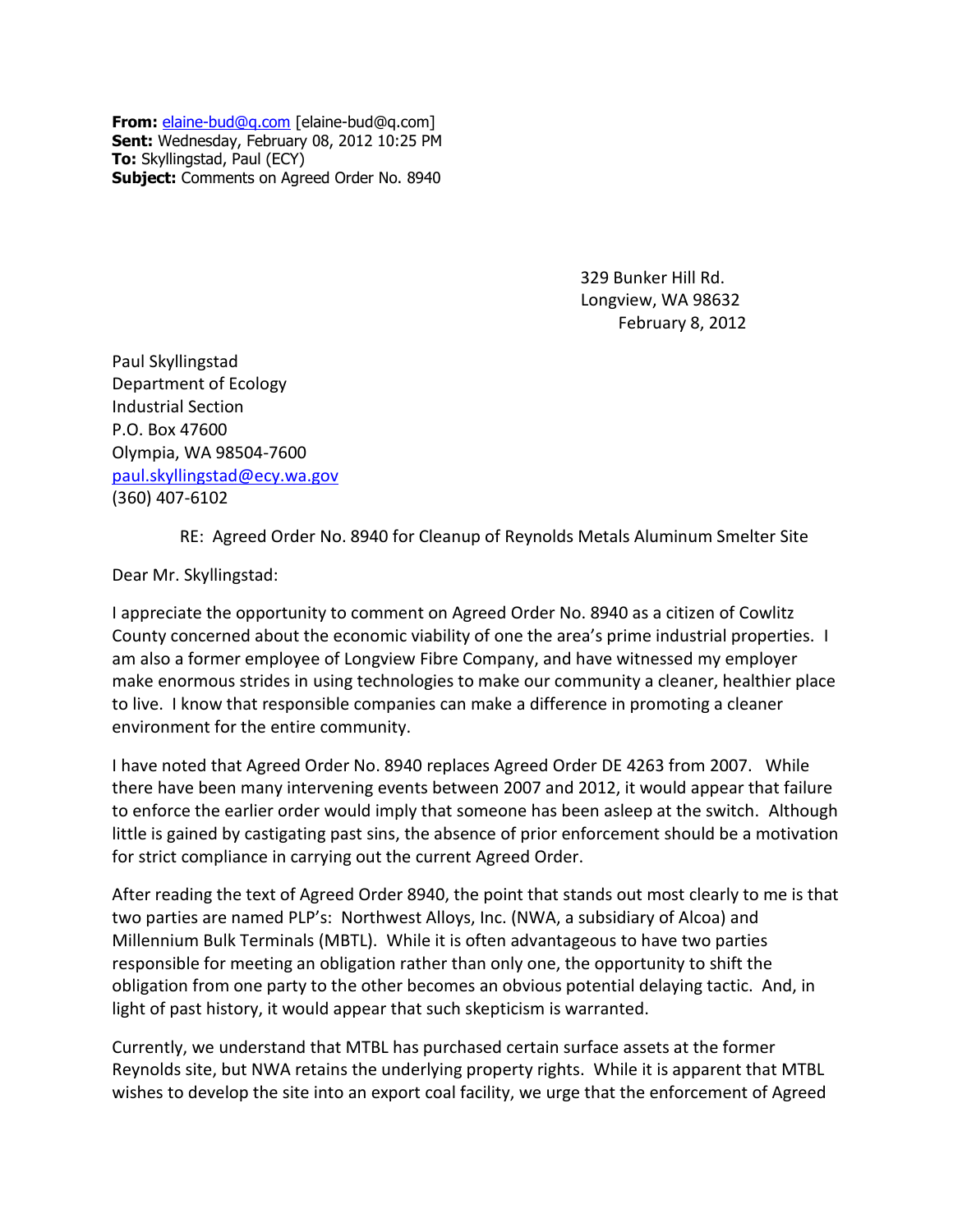Order 8940 in no way be tied to the approval process for such a facility. It should thus be obvious to the Department that surface tenants can come and go (as did the former tenants Chinook Ventures) but the land owner does not have that liberty. Thus, we urge the Department to be especially vigilant in the Order oversight and not allow the cleanup to be quid pro quo for coal export approval. And, if the MTBL/NWA consortium is not moving expeditiously to carry out the cleanup, we believe the Department should not be reluctant to carry out the cleanup itself, as provide in Article VIII (C) of the Order.

The cleanup process at the Reynolds site has been a significant failure to date; we urge the Department to (1) not let the PLP's delay an expeditious cleanup and (2) not allow the cleanup be considered a trade-off for the coal export facility approval.

Yours very truly,

Harold Cockrell